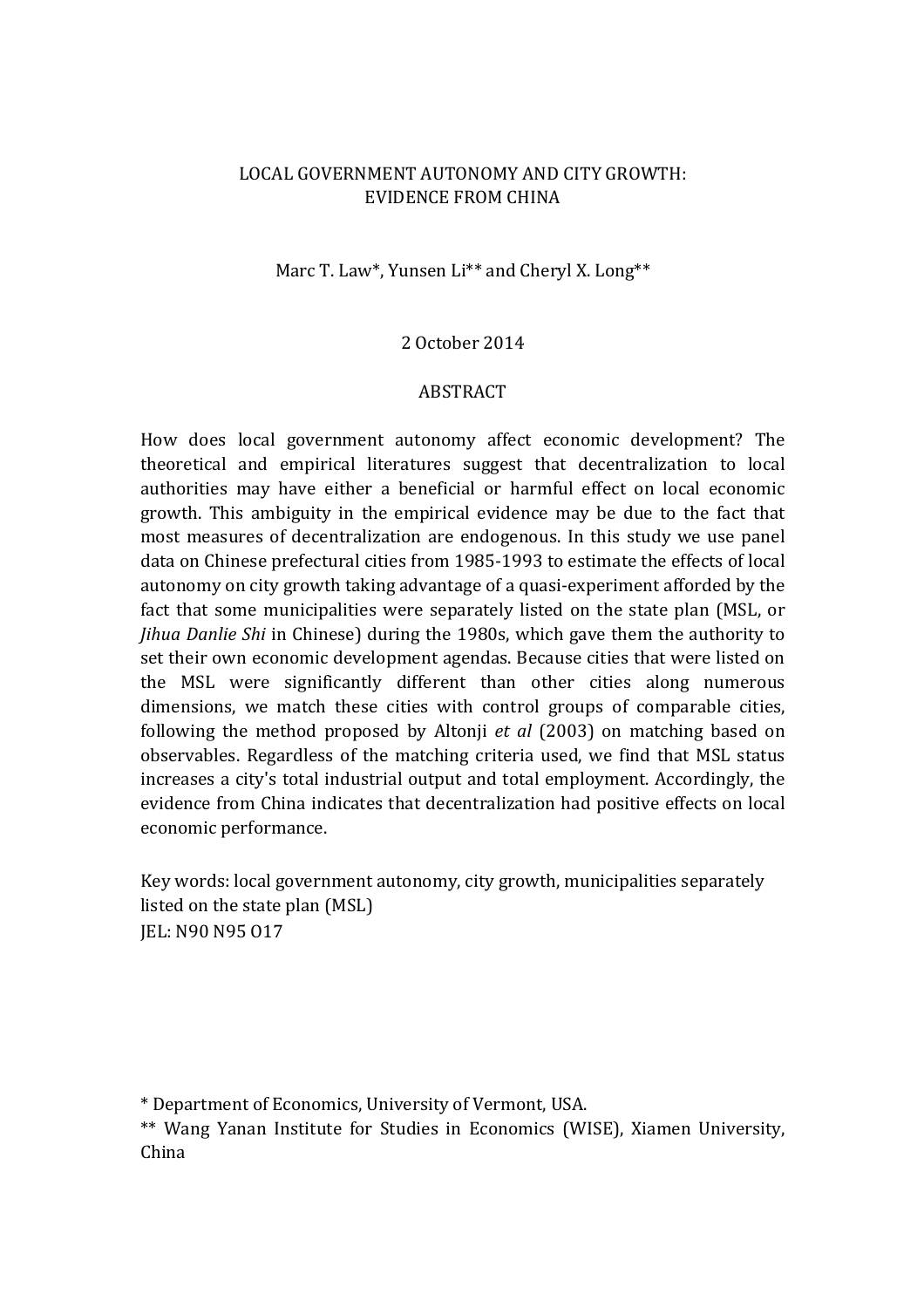#### I. INTRODUCTION

Since the 1970s the Chinese economy has grown at an average annual rate of at least 9 percent. Much scholarship has been devoted to explaining this "Chinese Economic Miracle." Among the numerous hypotheses that have been advanced, reform and decentralization are considered by many scholars to be key contributors to China's economic success in the past three decades. Xu (2011), for instance, argues that China's rapid economic growth can be attributed to its regionally decentralized authoritarian system. Under this system, the central government maintains highly centralized authority over political policies and personnel decisions, while in the economic realm decision making power is widely dispersed, with authority largely delegated from the central government to local governments, and from governments to enterprises.

Like its reforms in other areas, China's decentralization process has followed a gradualist approach, characterized by a series of experiments whose successful implementation in pilot regions is emulated in other parts of the country (Coase and Wang 2012). While the existing literature has examined the effects of special economic zones (SEZ) and fiscal decentralization in the Chinese context, this study explores the impact of another decentralization experiment, the policy of municipalities separately listed on the state plan (MSL), adopted between the mid-1980s and the mid-1990s, which effectively granted certain Chinese municipalities the planning authority of provincial governments.

Specifically, we use panel data on Chinese prefectural level cities from 1985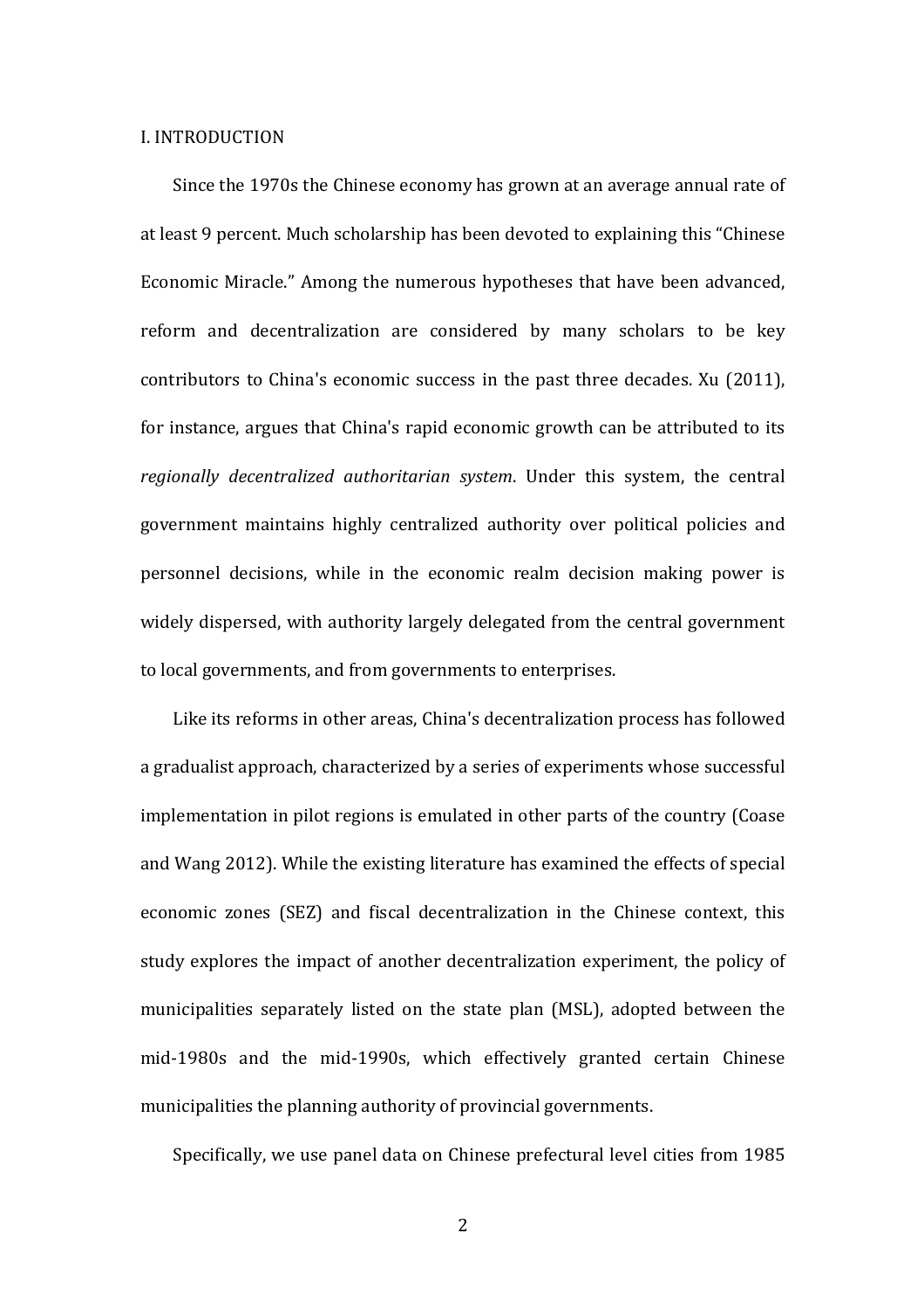to 1993 to study the relationship between local government autonomy and city-level economic expansion as well as the potential mechanisms through which autonomy impacts growth. We find that MSL status increased the level and growth rate of industrial output and employment in the city. As for potential mechanisms, we find that MSL cities do not differ significantly from the other cities in terms of foreign direct investment (FDI) or provision of public goods, but they tend to have lower government revenue to industrial output ratios, implying lower tax burdens for firms located in these cities. This suggests that local government autonomy leads to a lower fiscal burden, which in turn facilitates city growth. This is our preferred interpretation of how the policy of municipalities separately listed on the state plan (MSL) has influenced urban development in China.

To determine the impact of MSL status on economic performance, we use a difference-in-difference estimator, in which the change in economic performance in treatment cities *(i.e.* those granted MSL status) is compared with the change in performance of control cities (*i.e.* those not granted MSL status) before and after the adoption of MSL status. Although the use of city-level fixed effects allows us to control for time-invariant unobserved heterogeneity that may influence city-level economic performance, there is nevertheless the potential for selection bias because cities that were granted MSL status differ substantially from non-MSL cities in a variety of ways that may affect economic growth. To deal with this selection problem, we match the MSL cities with different control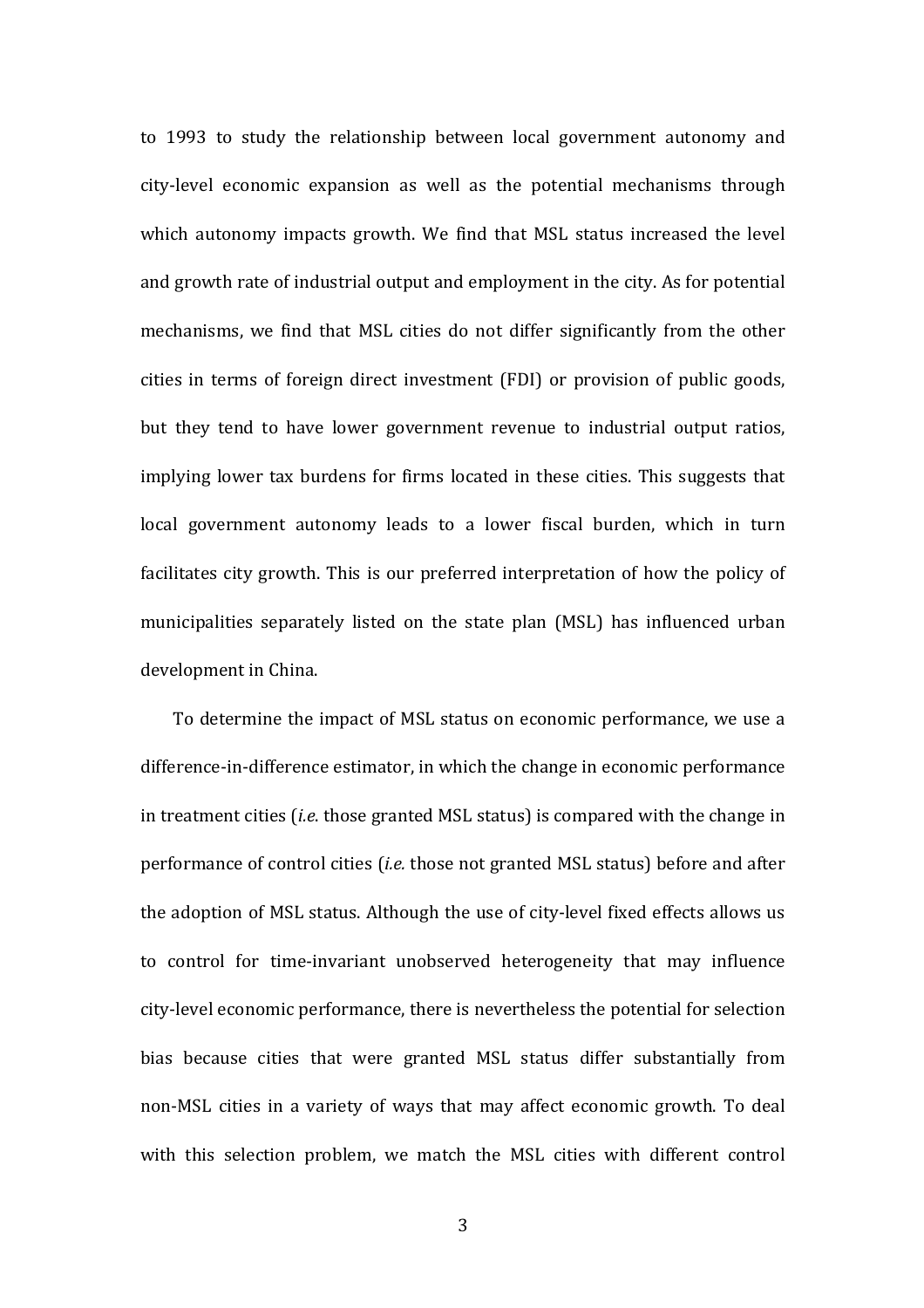groups of cities that share with the MSL cities various common features, following the method proposed by Altonji *et al* (2003) on matching based on observables. In particular, we match the MSL cities with control groups of cities that (i) are located within coastal provinces; (ii) are along the coast (i.e. sea-port cities); (iii) are along the coast or along a major river; (iv) have a history as former colony cities; (v) were designated as economic reform pilot cities; (vi) were larger than Shenzhen in 1985 in terms of industrial output; (vii) had higher initial human capital levels (as measured by a per capita college student population larger than Ningbo in 1985 or a technical personnel population per capita larger than  $Xi'$ an in 1985); (viii) are not provincial capitals; and (ix) were granted MSL status after 1985. Our basic findings remain robust to these different matching schemes.

We contribute to the literature in at least two ways. First, we make use of the MSL as a quasi-experiment, where MSL status is potentially uncorrelated with the city's economic development. As a result, our empirical findings are somewhat less subject to endogeneity and measurement problems that plague other research on the impact of fiscal decentralization. In addition, we explore the mechanisms through which local government autonomy affects city growth and find that the main benefit of the MSL policy is to allow cities to reduce their tax burdens, which leads to faster economic growth. Our findings therefore contribute to the literature on the relationship between federalism and economic growth.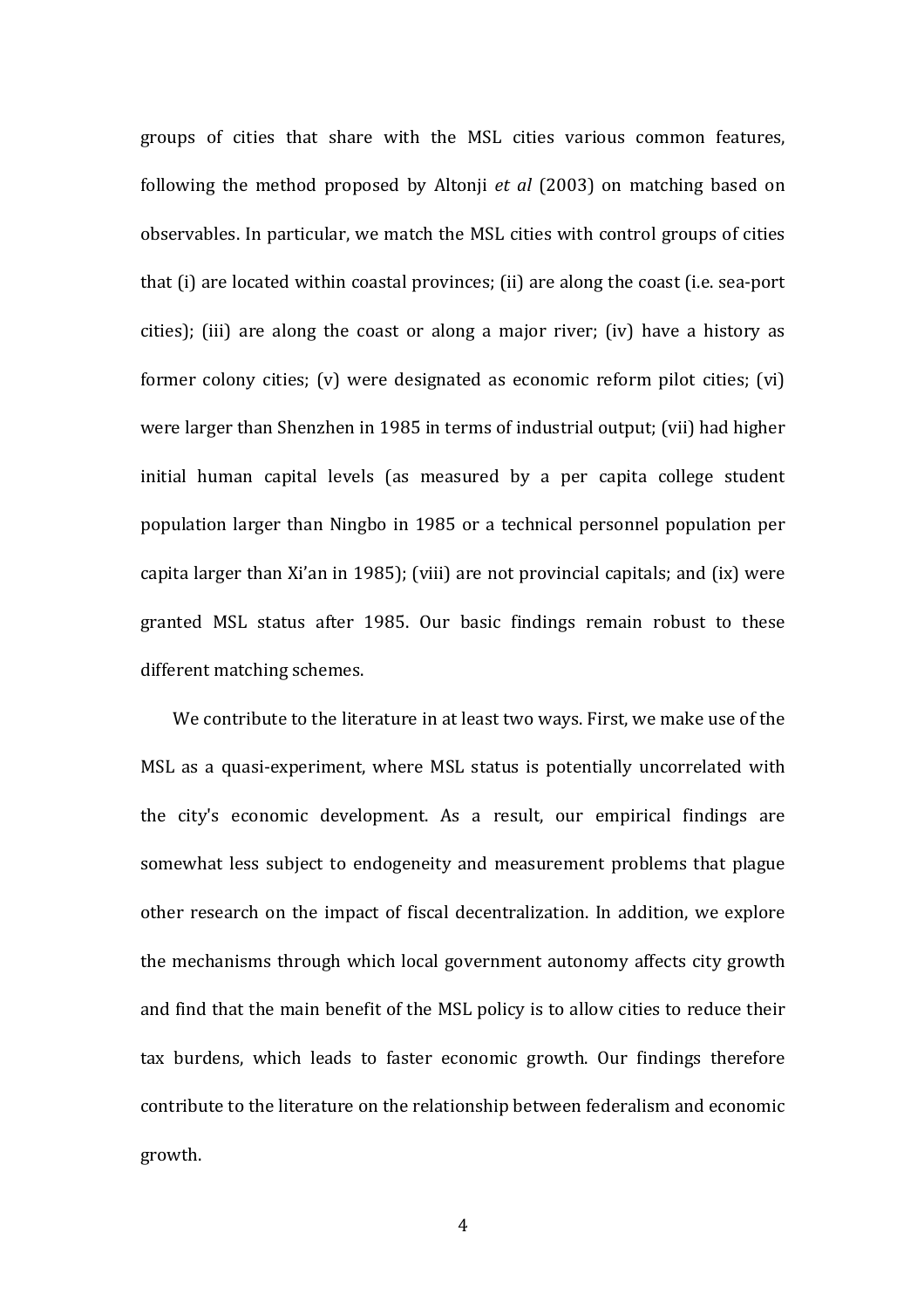The remainder of the paper is structured as follows: Section 2 reviews related literature, while Section 3 offers background information on the MSL policy. Section 4 describes our data and our identification strategy, while empirical results are presented in Section 5. Section 6 concludes.

## **II. LITERATURE REVIEW**

The main body of literature relevant to the current study is that on decentralization. While many studies suggest that decentralization promotes economic growth, others argue the opposite.

Scholars have identified many channels through which decentralization helps economic growth. Decentralization may be beneficial because it prevents political rents from being captured primarily by elites in capital cities. Both De Long and Shleifer (1993) and Henderson and Wang (2007) find that political centralization is harmful for city growth. Similarly, Glaeser (1995) finds that in more politically centralized countries, urban agglomerations are concentrated in large capital cities, at the expense of smaller, non-capital cities. Decentralization may also facilitate local economic development because it results in a better match of public goods provision with local preferences and endowments. Work by Hayek  $(1945)$ , Tiebout  $(1956)$ , Musgrave  $(1959)$ , Oates  $(1972)$ , and Besley and Coate (2003) suggests that decentralization, by promoting local political accountability and reducing informational asymmetries, supports a more efficient and effective provision of local public goods. A third line of research supporting the positive impact of decentralization explores its role in affecting a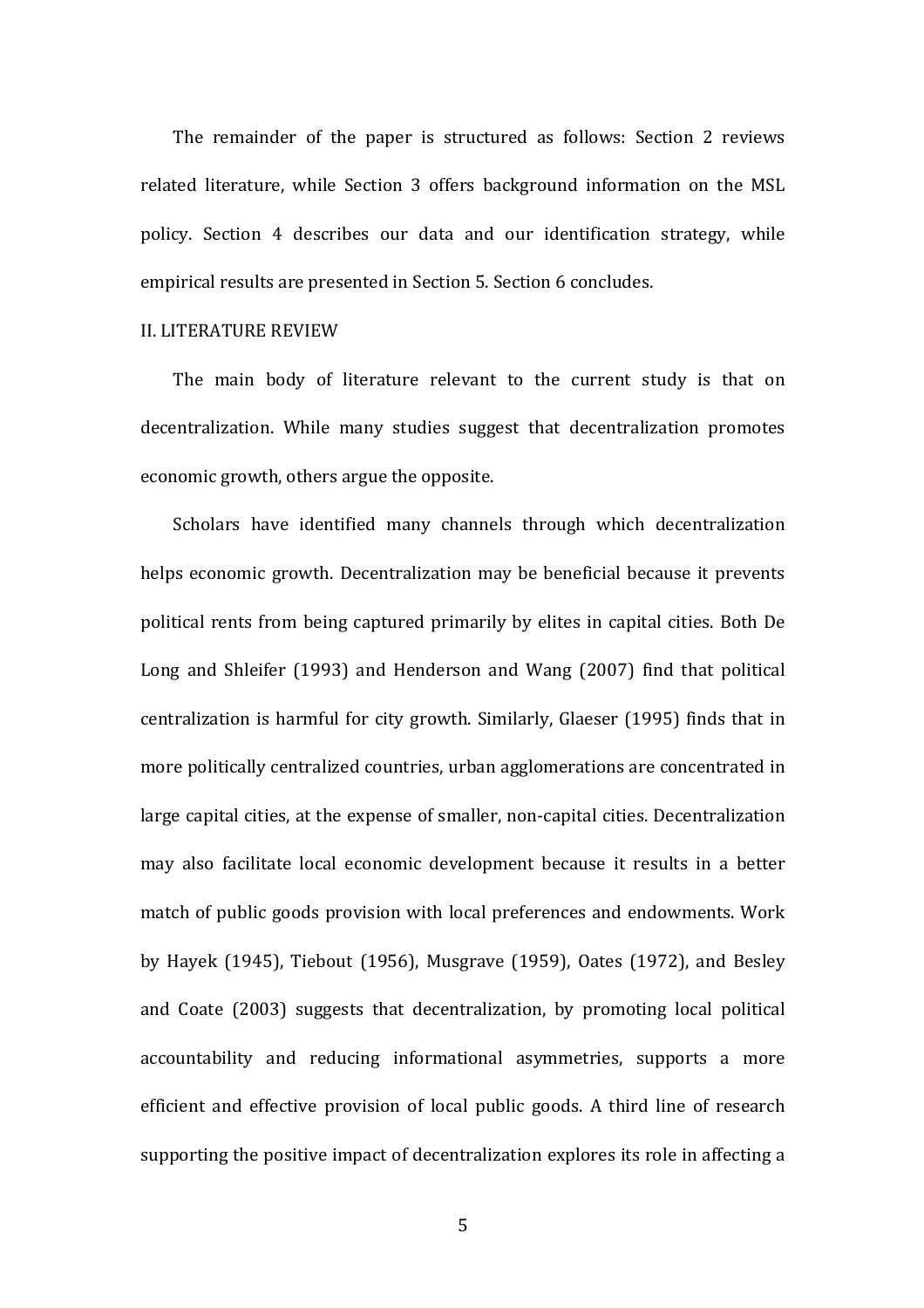country's macroeconomic performance. For example, using international data, Treisman (2000) shows that decentralization improves inflation control. Lin and Liu (2000) and Jin et al. (2005) find that decentralization has had positive effects on economic growth in China, especially on the expansion of non-state owned sectors.

Theoretical work on the benefits of decentralization generally relies on the Tiebout model, which assumes (i) a democratic political system where people vote to determine public policies based on their preferences, and (ii) the mobility of residents across jurisdictions. These conditions may not hold in developing and authoritarian countries. In fact, Lockwood (2002) and Besley and Coate (2003) demonstrate that the relative benefits of decentralization depend on the degree to which there are externalities in the provision of public goods as well as the differences in preferences across regions. Crook and Sverrisson (1999) further point out the importance of technology, human capital, and government capacity in determining the superiority of decentralization versus centralization. Several empirical studies find that decentralization is harmful in the context of developing countries. Work by Azfar et al. (2001) on Uganda, Akin et al. (2005) on the Philippines, and Chen (2010) on China suggests that fiscal decentralization in these countries was harmful to welfare. According to these studies, decentralizing reforms reduced local governments' incentives to provide public goods.

In spite of these caveats, scholars have generally argued that fiscal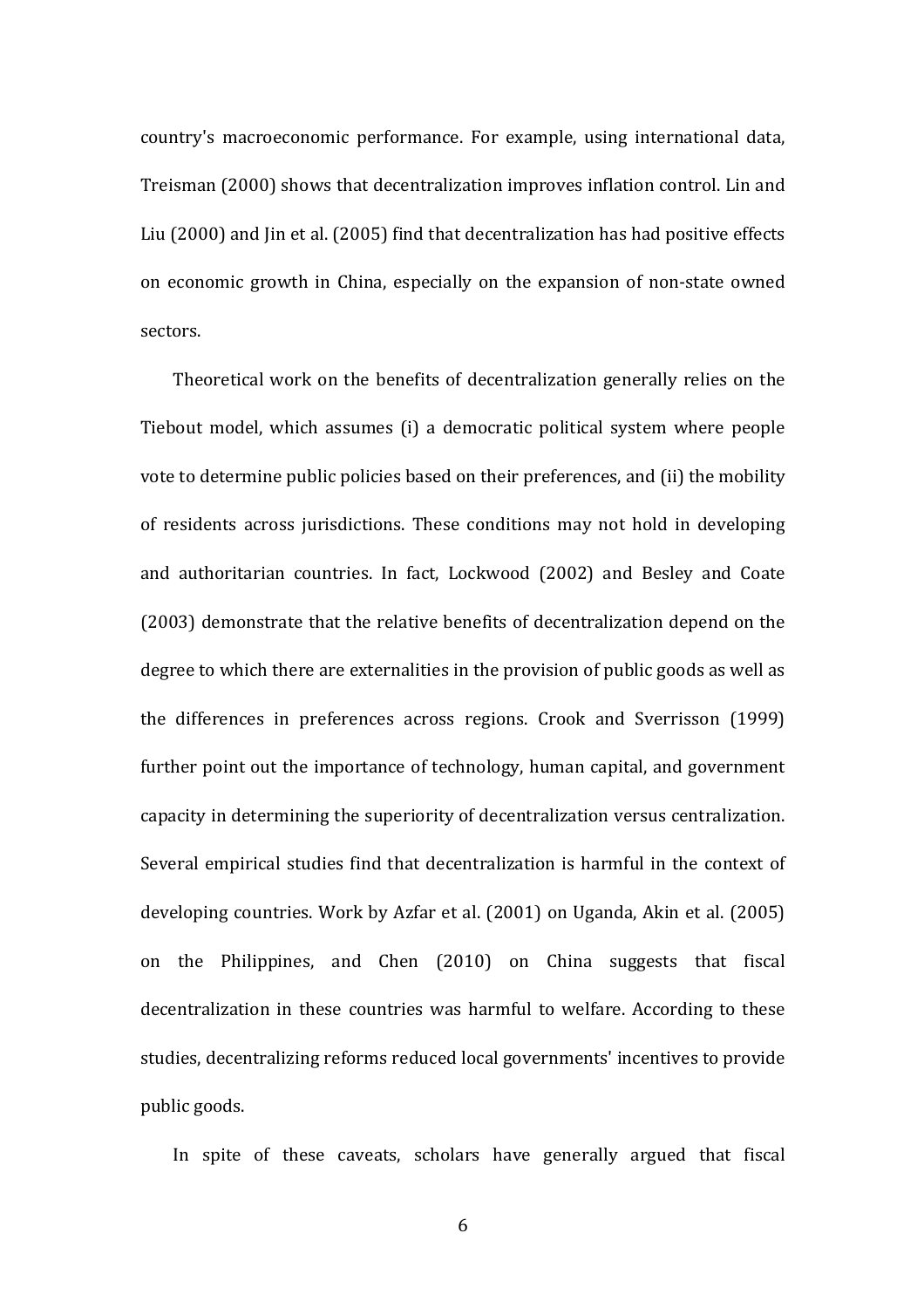decentralization in the Chinese context has been a key contributor to Chinese economic growth because of the role it plays in prompting sub-national governments to preserve and develop the market system (Montinola *et al* 1995, Qian and Weingast 1997, Qian and Roland 1998, and Jin *et al* 2005). Lin and Liu (2000) and Jin and Zou (2005) present empirical evidence that fiscal decentralization in China is positively correlated with economic growth, especially the growth of private firms.

One mechanism through which decentralization affects economic growth that may be unique to the Chinese context is the promotion tournament played among local leaders who compete for higher positions in government based on economic performance of their respective regions (Chen, Li, and Zhou, 2005; Li and Zhou, 2005; Huang and Sheng, 2009). This unique mechanism may also account for some of the negative effects of decentralization that have been documented in China. Using a quasi-experiment afforded by the abolition of agricultural taxes in Henan Province, Zuo et al (2011) estimate that fiscal decentralization led local governments to place a greater focus on infrastructure expenditure at the expense of public services and human capital accumulation, harming the region's long-term development. Along similar lines, Davoodi and Zou (1998), using cross-country data, and Zhang and Zou (1998), using Chinese provincial-level data, find a negative correlation between fiscal decentralization and economic growth.

Why do different studies produce such contradictory findings regarding the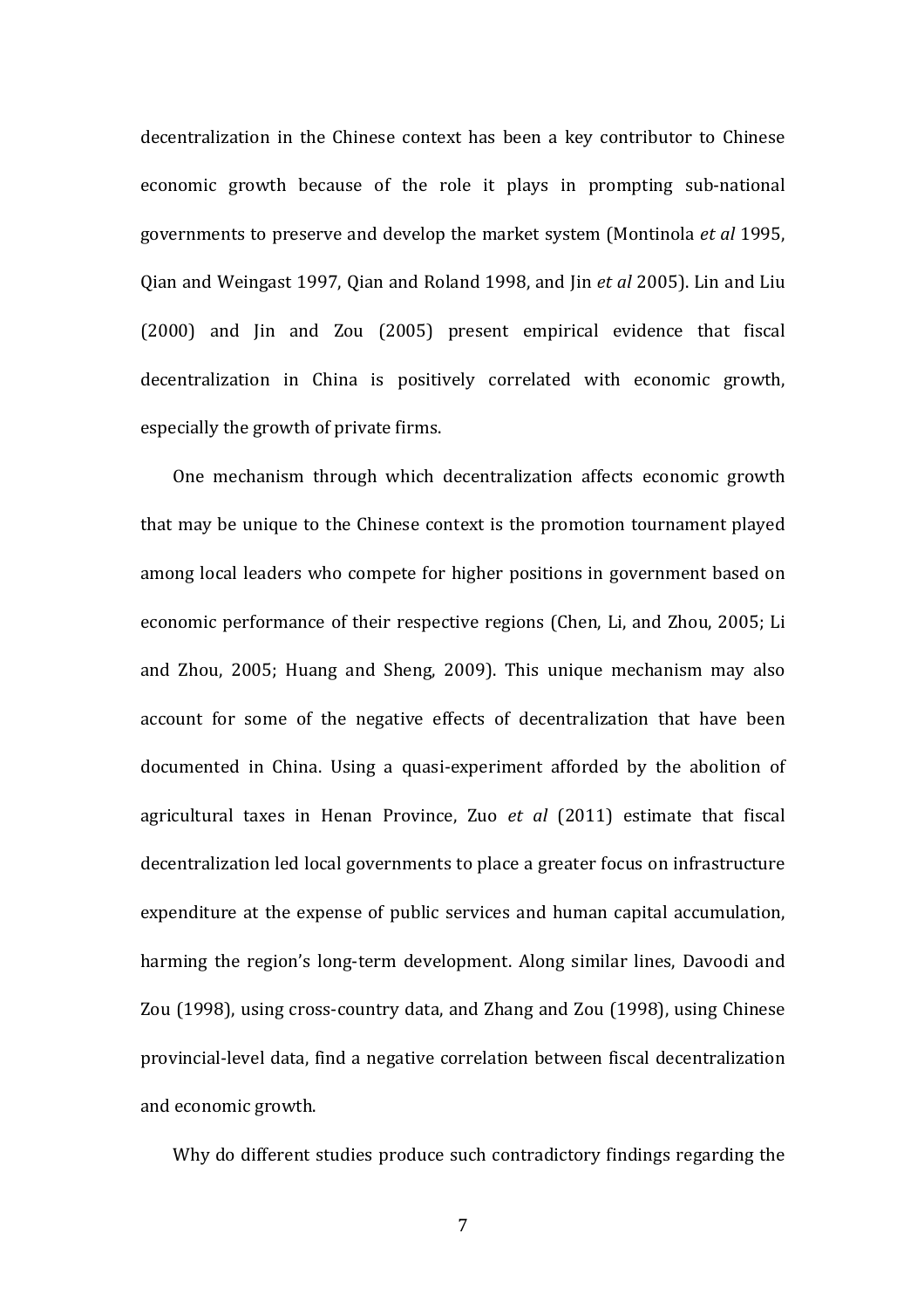relationship between decentralization and economic development? Perhaps the most important reason is that there are few unbiased measures of decentralization. Empirical studies typically proxy for decentralization by using the ratio of regional government expenditure to total government expenditure. As this ratio is endogenously determined in the process of economic growth, and may change for reasons unrelated to decentralization per se, it may contaminate estimates of the impact of decentralization on economic performance. A better approach would be to use quasi-experiments, where decentralization initiatives are piloted in some places but not others. In the current study, we will make use of such a quasi-experiment, specifically the policy of municipalities separately listed on the state plan (MSL) adopted during the mid-1980s and the mid-1990s to study the impact of decentralization in China.

#### III. THE MSL POLICY EXPERIMENT

MSL is the short-hand term for the policy of "municipalities separately listed on the state social and economic plan," a policy experiment implemented by the Chinese central government which began in 1983 and was one of the first initiatives targeted at urban areas shortly after the beginning of the reform era. In February of 1983, the State Council designated Chongqing as the first city with MSL status. Thirteen other MSLs were approved between 1984 and 1989. Table 1 lists all 14 MSL cities and the dates when they achieved and lost MSL status. Figure 1 locates the MSL cities on the map of China, with the dark colors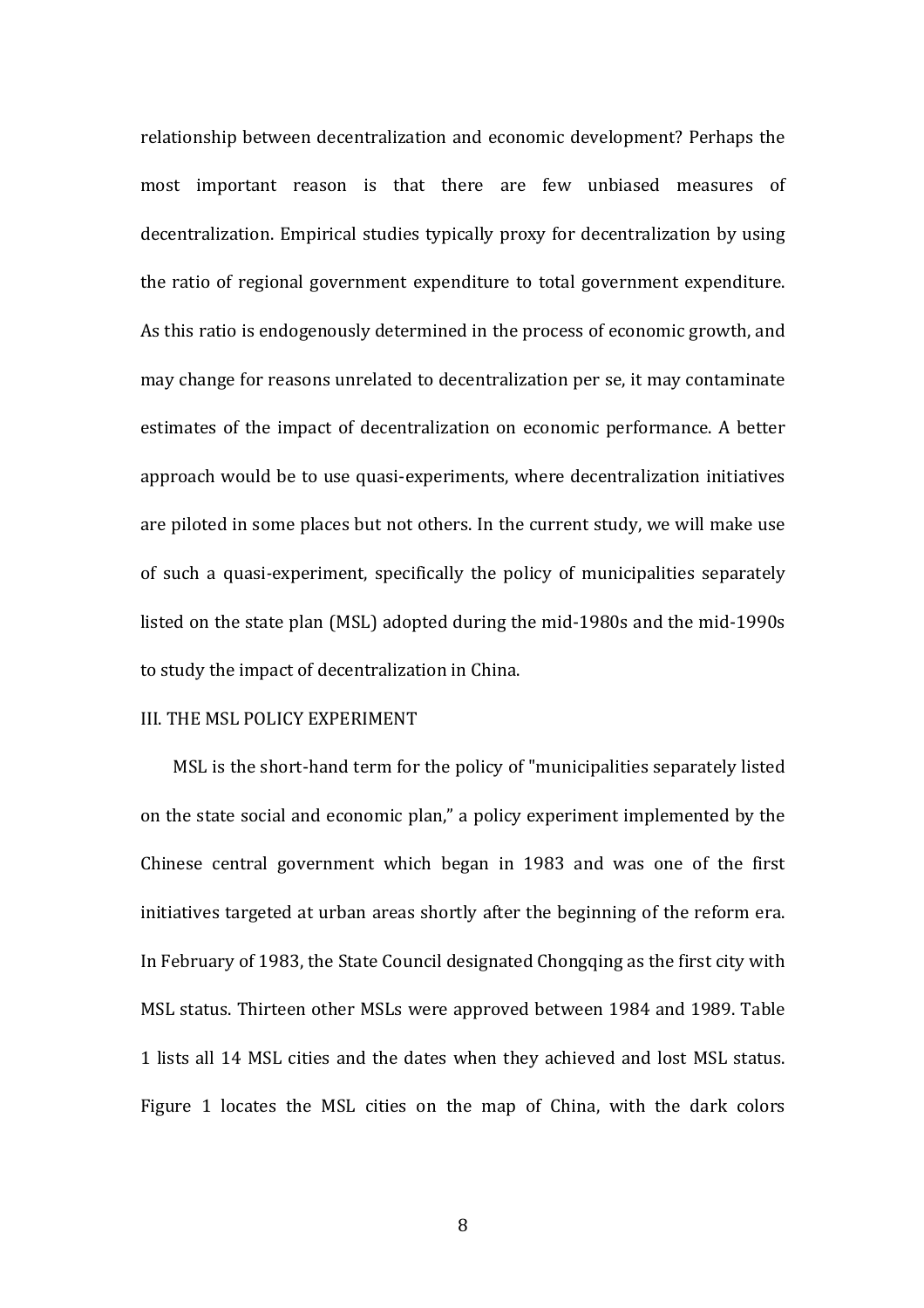indicating MSL cities.<sup>1</sup>

 

In 1985 the main policy objectives and the specific administrative measures for MSLs were promulgated. The key advantage of MSL status lies in the planning autonomy that MSL cities enjoy within the national annual plan, which grants these cities the same authority in economic planning and management as the provinces. Administratively, MSLs still had the same ranking as the other prefectural level cities until 1994, when all MSLs except Dalian, Qingdao, Ningbo, Xiamen, Shenzhen, and Chongqing were stripped of their MSL status. At the same time, all the 14 original MSLs were elevated to vice-provincial level cities, together with Hangzhou and Jinan. In 1997, Chongqing was further elevated to a provincial level city, with 15 vice-provincial-level cities remaining, among which ten are provincial capital cities and five are non-capital MSLs (Dalian, Qingdao, Ningbo, Xiamen, and Shenzhen).

According to the "Notice regarding the Implementation and Improvement of the Work Plans for the Seven MSLs" issued in 1985 jointly by the State Commission for Structural Reform Committee and the State Commission for Economic Planning, cities with MSL status were to be listed separately when making national plans for all major economic indices and would therefore be granted the same authority in economic planning and management as the provinces. Specifically, MSLs would be free to formulate their own plans, which

 $1$  The MSL policy applied to the urban areas of each MSL city. Over time, the urban area of prefecture-level cities has expanded. Because we could only find a detailed map for the current period, the dark color in the map corresponds to the current urban area for each MSL. If we had a map of urban areas at the time the MSL policy was implemented. the dark areas would therefore be smaller.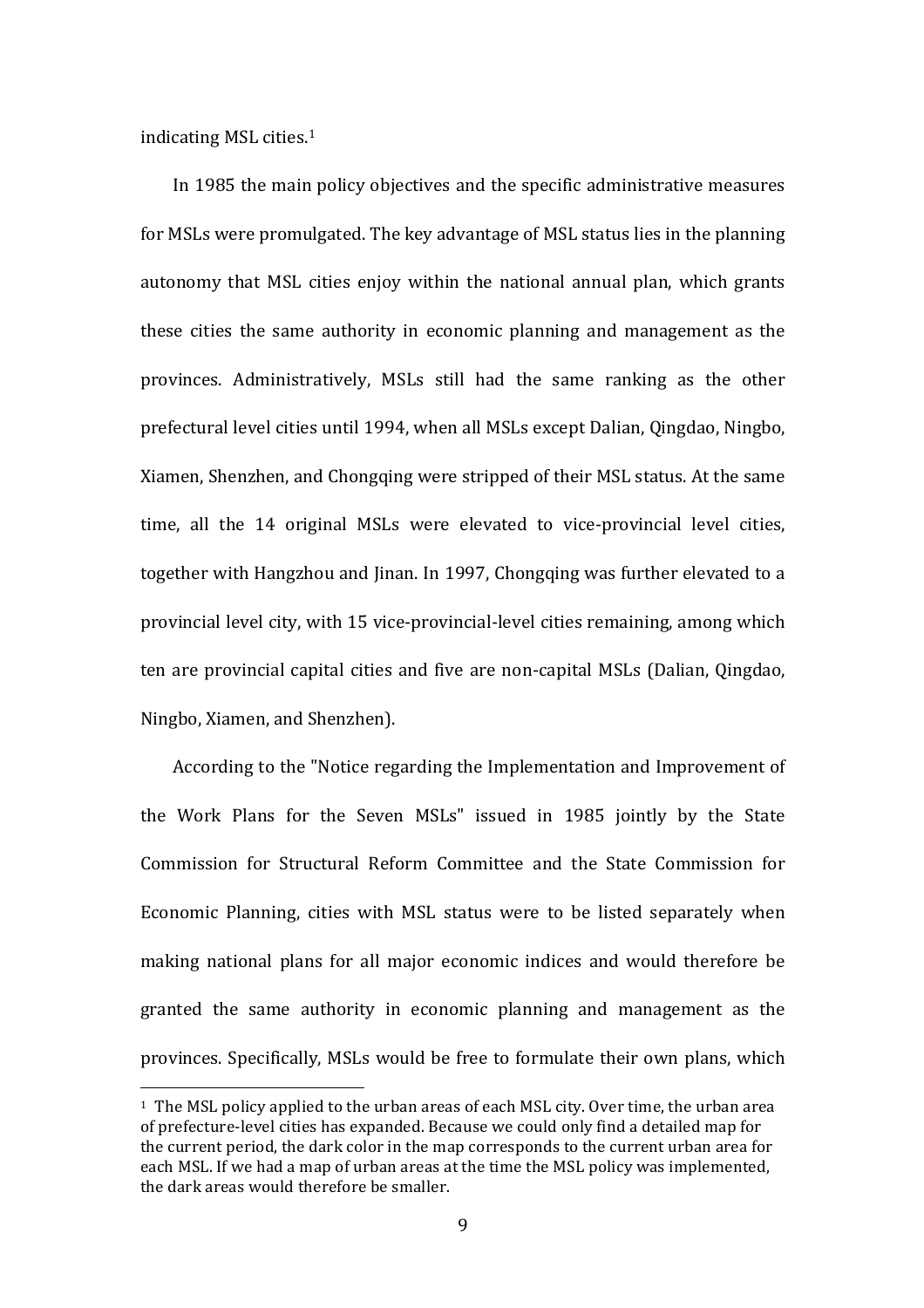are separate from the plans of their corresponding province, concerning industrial and agricultural production, transportation services, mail services, postal services, fixed asset investment, urban construction, purchase and sales of major commodities, energy and other major materials, foreign trade, labor and wages, government loans, science and technology development, as well culture, education, and public health.

For example, as an MSL, the city of Xiamen is able to set its own plans in industrial production, fixed asset investment, foreign trade volume, labor hiring, as well as bank credit, without having to get approval from the province of Fujian. After Xiamen creates its plans, they are simply added to the overall plans for Fujian, before submitting to the central government for the drafting of the national plan. As these plans covered essentially all aspects of economic activity in China at the time, MSL cities effectively possessed a level of autonomy that previously was only enjoyed by provinces. In particular, government revenues and expenditures of MSLs are only subject to the approval of the national government, and are no longer subject to oversight by provincial governments.

Table 1 lists the MSL cities and presents information on their population in 1985 as well as the years in which each city was granted MSL status. Of the 14 MSL cities, eight are provincial capitals. In addition, eight MSLs are either coastal cities or capital cities of coastal provinces, and the remaining cities are all located along the Yangtze River, with the exception of Xi'an. Finally, apart from Ningbo, Shenzhen, and Xiamen—which were relatively small when granted MSL status,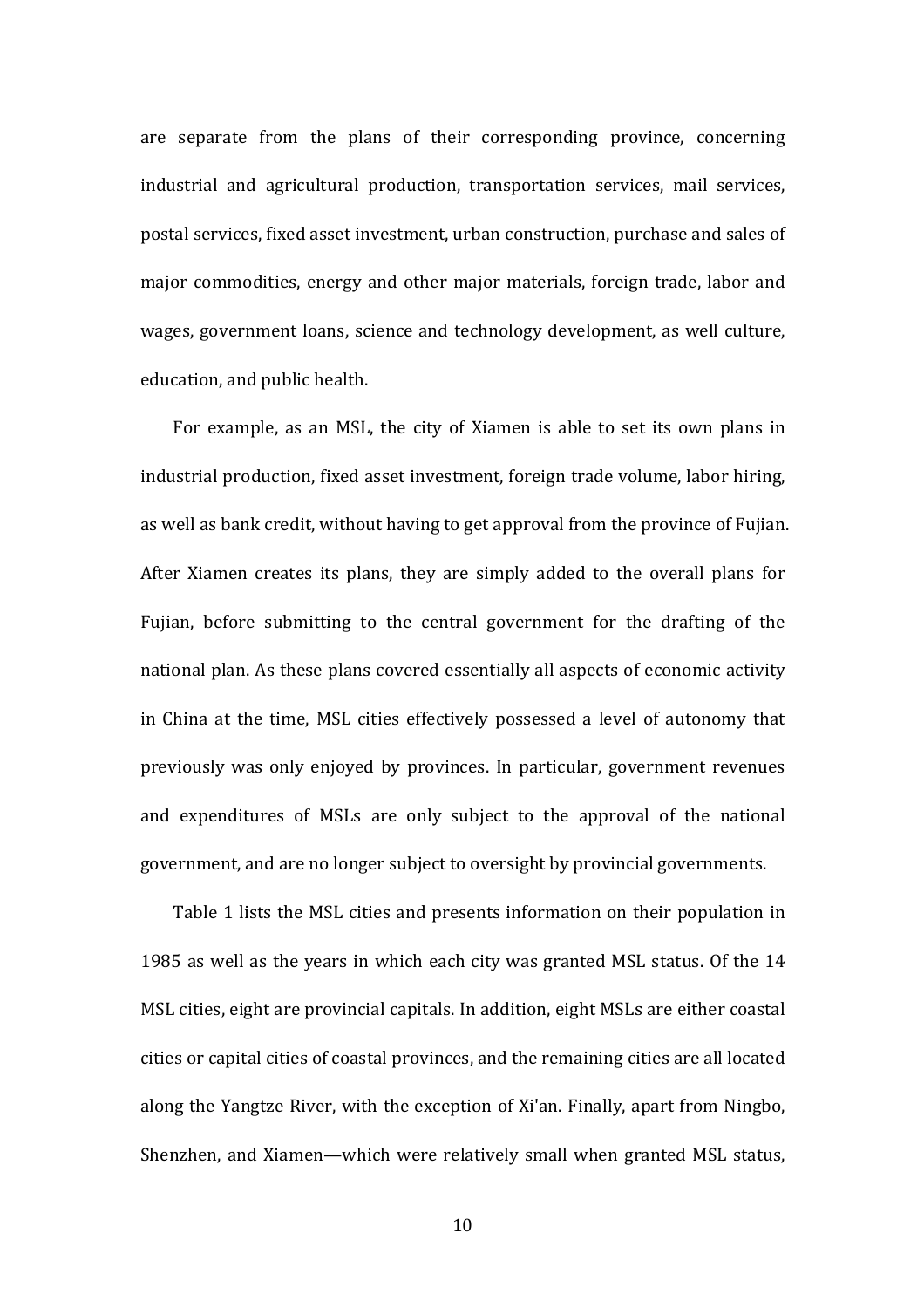with populations of  $520,000$ ,  $370,000$ , and  $280,000$ , respectively—the remaining MSLs were all large cities with populations over one million. These facts suggest that when determining which cities would be granted MSL status, the central government may have deliberately chosen larger cities that enjoyed superior market access, natural endowments, and political status. Because these are all factors that may independently influence subsequent economic performance, we need to be careful in drawing causal inferences from this variation.

#### IV. EMPIRICAL STRATEGY AND DATA

To determine the impact of MSL status on city economic development, we estimate the following fixed-effect differences-in-differences regression model:

(1) 
$$
Y_{it} = \alpha + \beta(MSL_{it}) + X_{it}\chi + C_i + T_t + \varepsilon_{it}
$$

In this regression the dependent variable,  $Y_{it}$ , is the size of city *i* in year *t*, measured by industrial output or total employment; *MSL<sub>it</sub>* is a dummy variable equal to 1 if city *i* has been granted MSL status by year *t* and 0 otherwise;  $X_{it}$  is a set of city level characteristics that vary over time;  $C_i$  is the fixed effect of city *i*;  $T_t$ is a fixed effect for year *t*; and  $\varepsilon_{it}$  is the error term. To determine whether MSL status affected a city's industrial output or employment growth rate we estimate the following model:

$$
(2) y_{it} = \alpha + \beta(MSL_{it}) + \rho Y_{it-1} + X_{it}\chi + C_i + T_t + \varepsilon_{it}
$$

In equation (2)  $y_{it}$  is the growth rate of city *i* during year *t*, measured by the growth rate of industrial output or total employment;  $Y_{it-1}$  is the size of city *i* in year *t-1*; and the remaining variables are defined as before. In both regressions,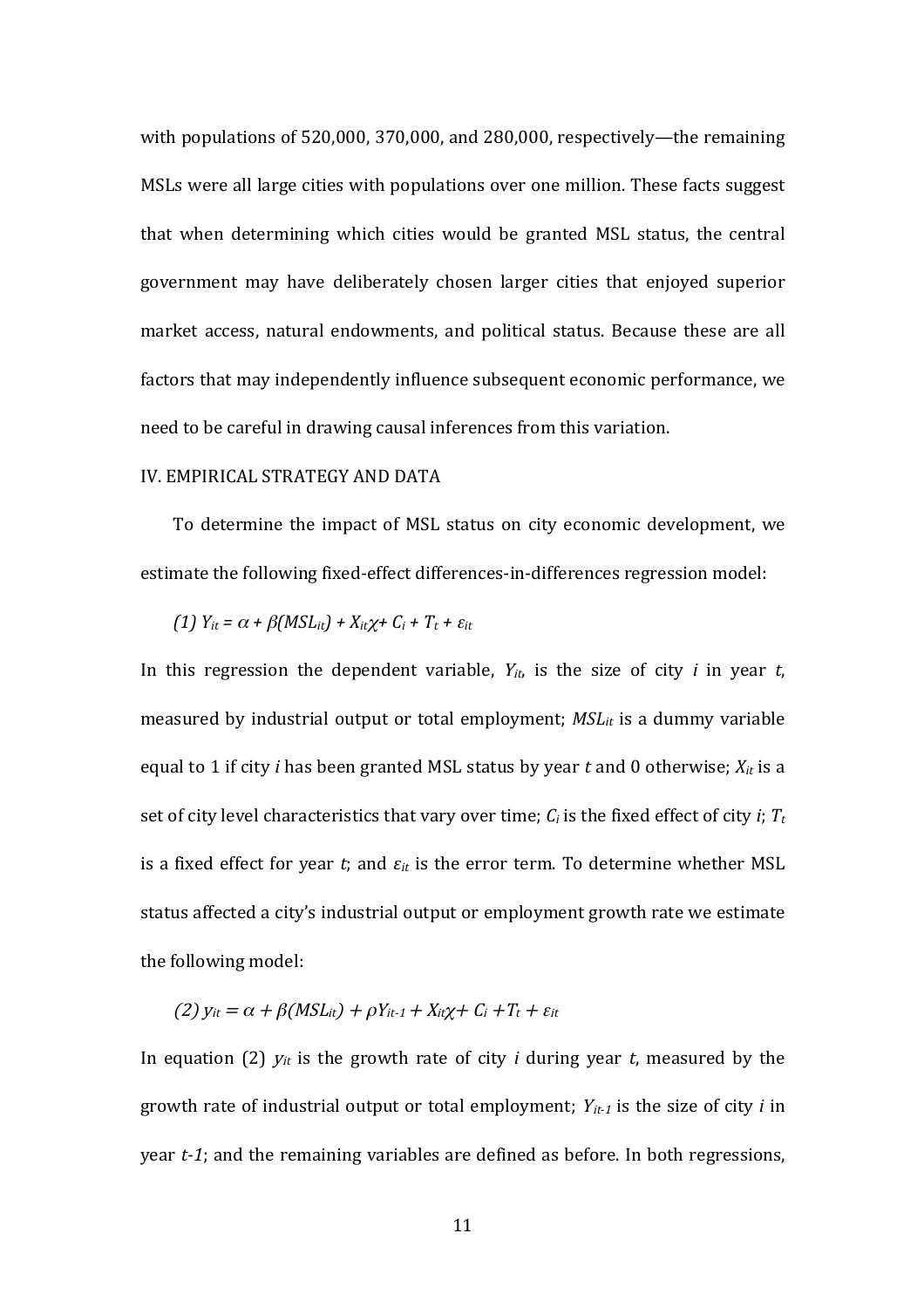the coefficient of interest is  $\beta$ , the coefficient on the MSL status indicator. If  $\beta$  >  $\theta$ , MSL status increased the size or growth rate of a city, relative to cities that did not have MSL status.

The data for the analysis are from the *Statistical Yearbook of Chinese Cities* (1985-1994). We include in our sample the 159 cities that had been established as prefectural level cities by 1985. The main outcome variables are industrial output and total employment for each city in each year of the sample period (1985-1994), where the output value has been deflated to the 1980 price level. Unfortunately, we cannot use GDP to measure city size because the city-level GDP data did not become available until the late 1980s.

Among the city-level control variables, we include per capita government revenues and the ratio of government expenditures to revenues to capture the influence of access to fiscal resources on city development. Since it does not have to be "taxed" by the provincial government, an MSL city will potentially have access to more fiscal resources after MSL designation, and the greater availability of fiscal resources may then have a direct effect on the city's growth. But as such an impact is mechanical in nature and only reflects a transfer of economic resources, it is not the focus of our analysis, but is merely a variable for which we must control. We also include the number of technical personnel per thousand non-rural residents and college student enrollment per thousand non-rural residents to control for the city's level of human capital.

In addition to directly examining the effects of MSL status on output and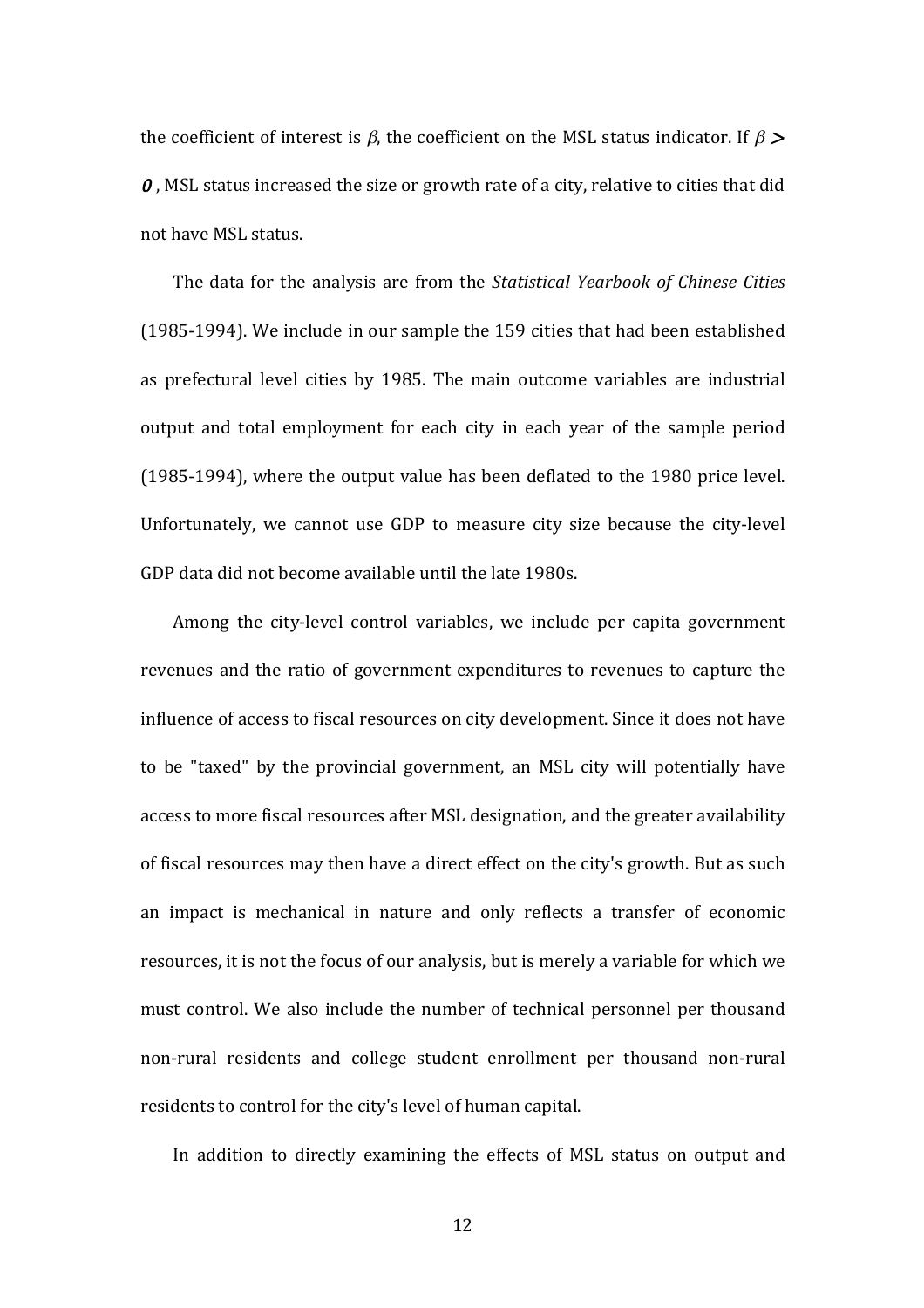employment at the city level, we will also explore potential mechanisms through which MSL status affects economic performance. To do so we will use data on the number of telephones installed (normalized by non-rural population), area of paved roads (in kilometers squared), and the value of total fixed asset investment to measure the quality of a city's infrastructure. Finally, exports and total foreign direct investment (FDI) will be used to measure the degree of exposure to globalization.<sup>2</sup>

Table 3 presents the summary statistics of the main variables used in our analysis. A glance at the table reveals that MSL cities were substantially different from non-MSL cities in terms of industrial production, total employment, and the level of human capital, both when MSL policy was first implemented (1985) and when the policy was completed (1993). This suggests that MSL cities may have been inherently different from the non-MSL cities, even prior to the start of the policy experiment. While the use of city-level fixed effects allows us to control for unobserved differences across cities that are time invariant, it is possible that these initial differences may have afforded MSL cities a time-varying, dynamic advantage, which will bias upward our estimates of the effect of MSL status on local economic performance. To address this problem we will follow the method proposed by Altonji et al (2003) regarding selection based on observables. Specifically, we will match the MSL cities with subsamples of non-MSL cities that share various common observable characteristics. To the extent that these

<u> 1989 - Johann Stein, marwolaethau a bh</u>

 $2$  For some variables there are missing observations. Accordingly, the sample is not fully balanced in terms of city-years.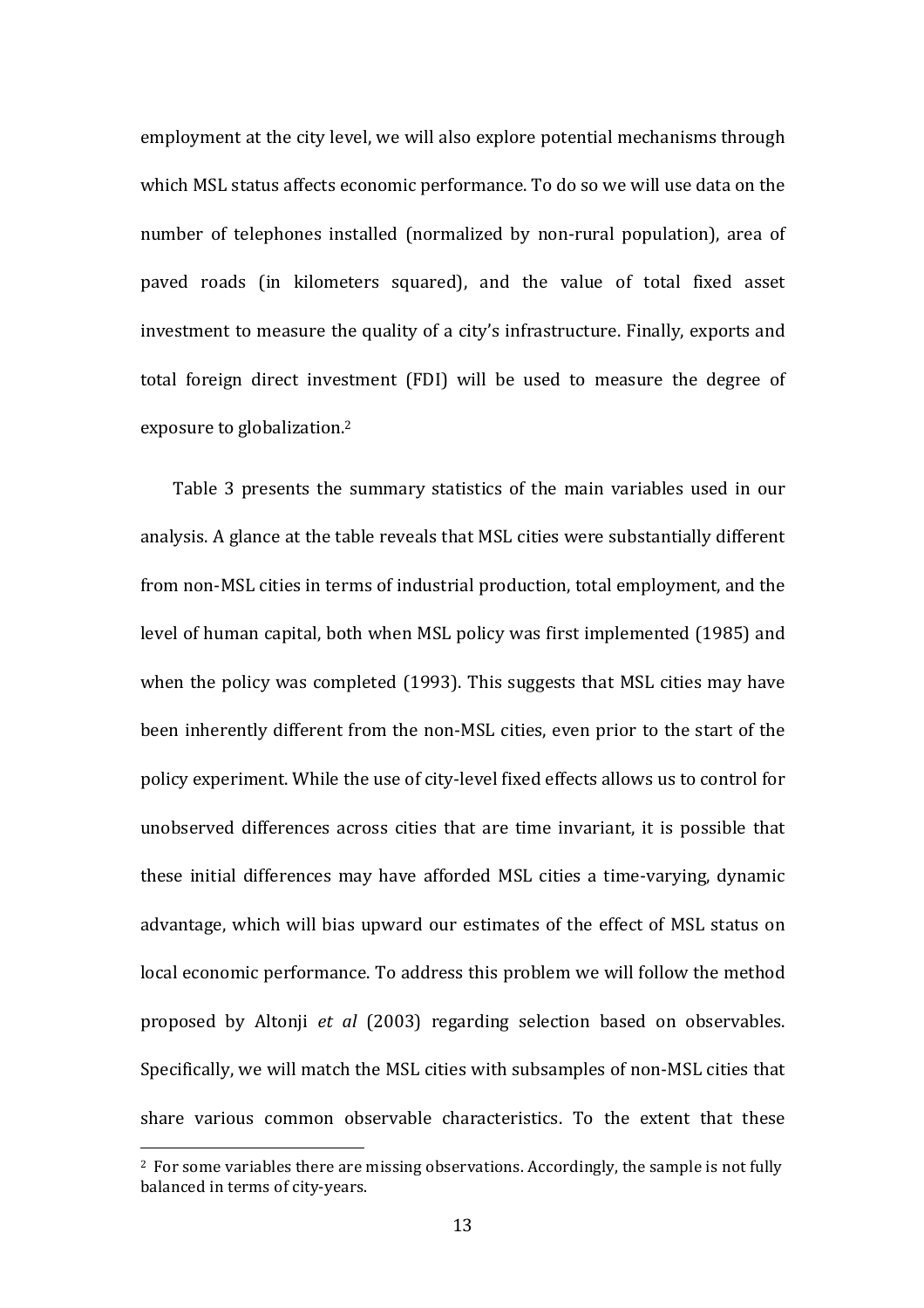matched subsamples of non-MSL cities enjoy similar dynamic advantages as MSL cities (apart from MSL status), this approach will yield unbiased estimates of the effects of the MSL program on local economic performance, conditional on being within the subsample.

#### V. REGRESSION RESULTS

In this section we first present our baseline regression estimates of the effects of MSL status using the entire sample of prefecture-level cities. We will then turn attention to our estimates of the impact of MSL status using matched subsamples of comparable cities.

# *5.1 Baseline results*

Table 4 presents our baseline estimates of the effects of the MSL policy using the complete sample of 159 prefecture-level cities. In columns  $(1)$  and  $(3)$ , the dependent variables are the log of industrial output and the growth rate of industrial output, respectively, while in columns  $(2)$  and  $(4)$  the dependent variables are the log of total employment and the growth rate of total employment, respectively. Accordingly, columns (1) and (2) show the coefficient estimates of equation  $(1)$  while columns  $(3)$  and  $(4)$  display the coefficient estimates of equation (2). MSL status has a positive and significant effect on city development, except when the log of total employment level is the outcome variable (when the coefficient on MSL status is marginally significant, with a p-value of 0.119). The effects are also economically significant. The point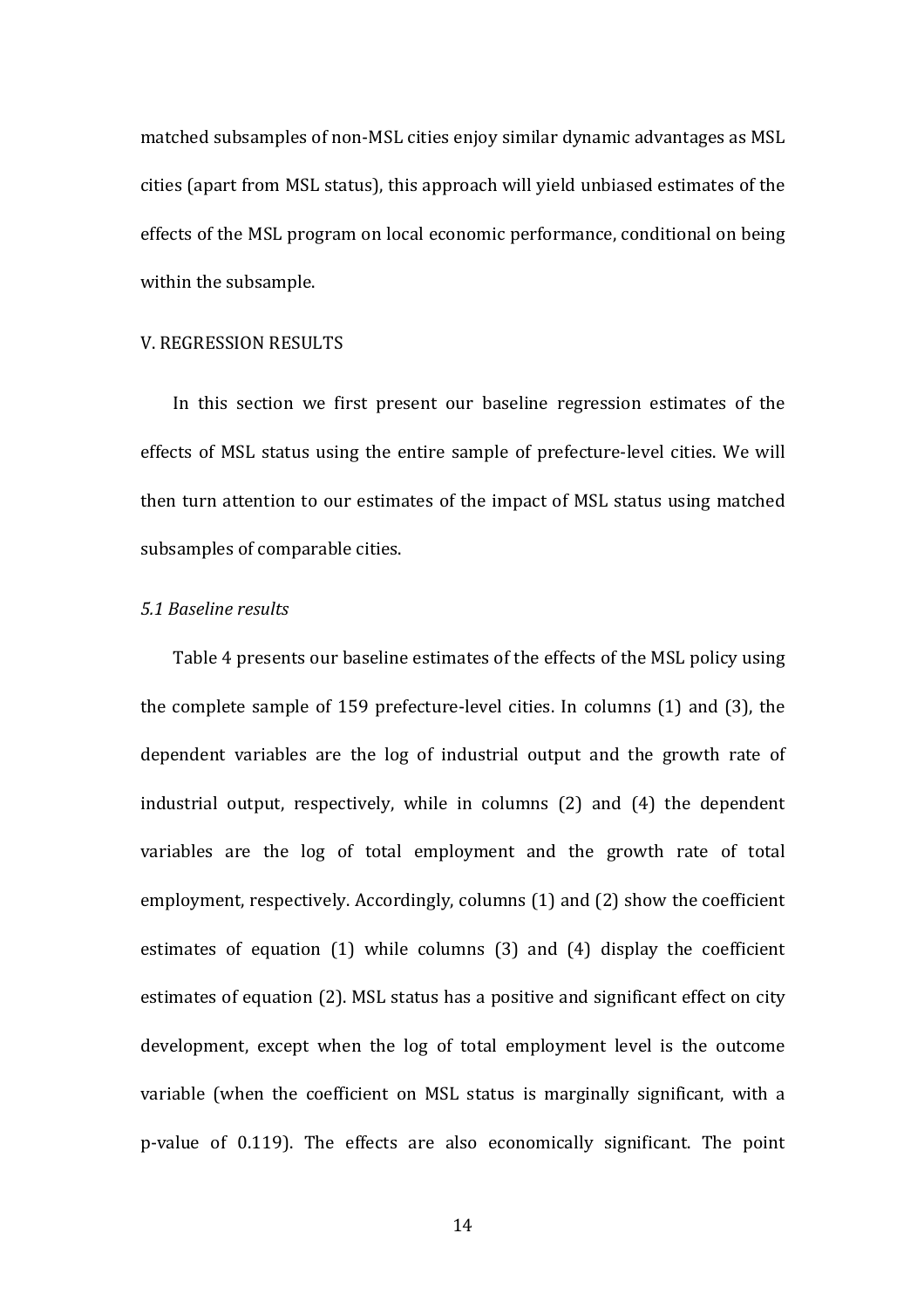estimates indicate that having MSL status increases industrial output by 24.7 percent and total employment by 7.25 percent. In terms of growth rates, MSL status increases the industrial output growth rate by 21.3 percent and the employment growth rate by 8 percent. These are large effects, given that the average growth rates of industry output and employment for the sample are 11.78 percent and 6.84 percent, respectively.

The signs of other coefficients are also in line with expectations. A higher level of per capita government expenditure is positively and significantly correlated with industrial output (both its level and its growth rate), but is not correlated with either the level or growth rate of employment. The ratio of government expenditures to revenues has a significant and negative effect on all four outcomes, most likely reflecting the fact that cities tend to experience poor fiscal conditions (a higher expenditure/revenue ratio) and slow growth simultaneously. Curiously, however, the coefficients on our measures of human capital (population of college students per capita and technical personnel per capita) are negative but generally insignificant. We attribute this to the fact that when it comes to measuring the impact of human capital on economic performance, is not clear whether the per capita value or the total stock of human capital is what matters. If we use the total college student and technical personnel populations (not normalized by population), the coefficients become positive and generally significant (and the coefficients of the remaining variables remain quantitatively and qualitatively similar). Finally, in the growth rate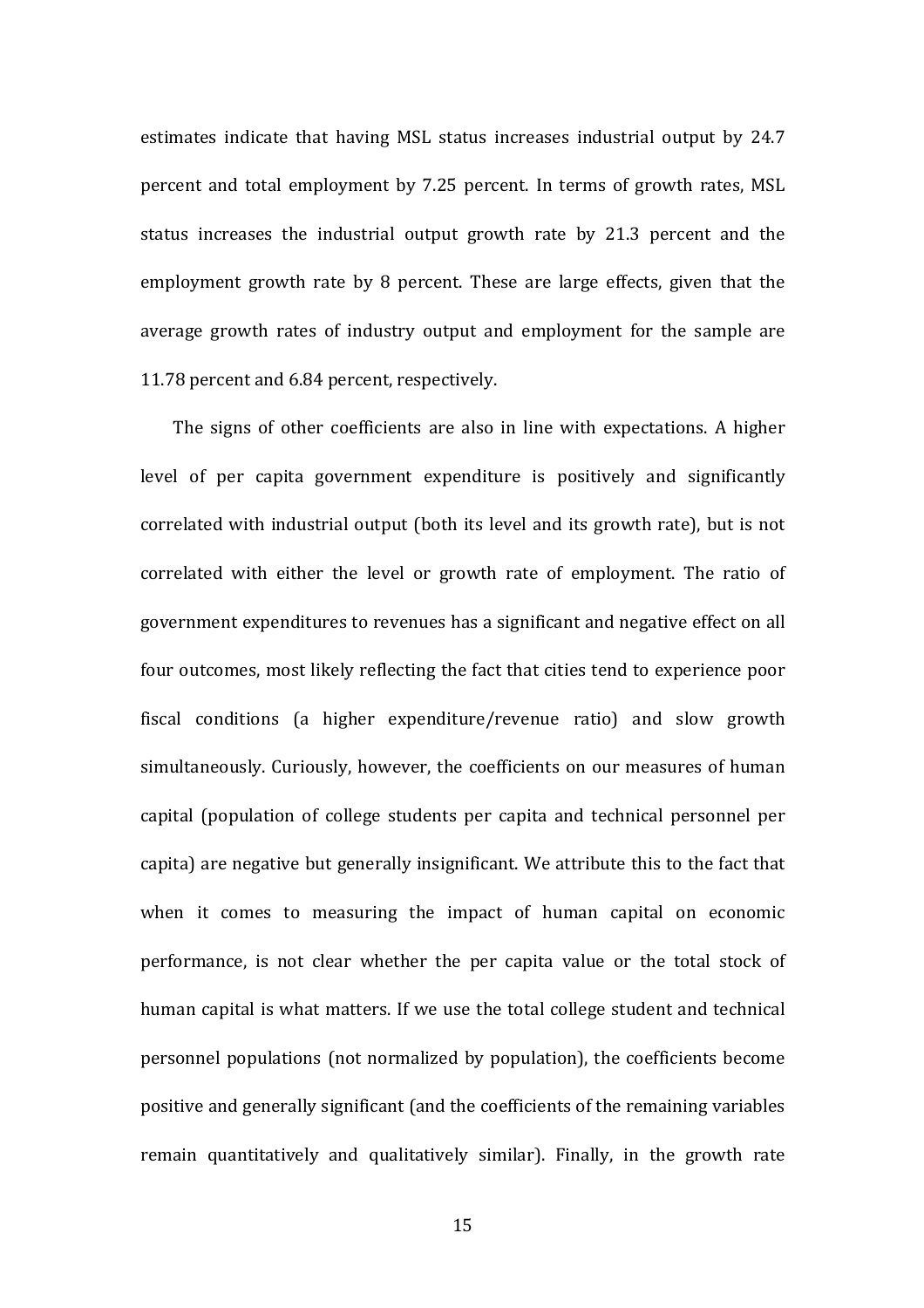regressions (columns 2 and 4), the lagged values of industrial output and population have a negative and significant effect on their respective growth rates. This result is consistent with the convergence prediction of the Solow model.

## *5.2 Results using matched samples*

To address the possibility that our baseline results are biased because MSL cities enjoyed inherent dynamic advantages relative to non-MSL cities we matched the MSL cities with comparable subsamples of non-MSL cities. Specifically, we use nine observable city-level characteristics to create nine matched subsamples of comparable cities: (i) cities located in coastal provinces, (ii) cities located along a coast line (i.e. sea port cities); (iii) cities located along a coastline or a major river; (iv) cities that have a colonial history; (v) cities that experimented with economic structural reforms before 1985; (vi) cities with industrial output levels exceeding RMB 2.35 billion in 1985, the industrial output level of Shenzhen 1985, which had the lowest output level among all MSLs; (vii) cities with a population of college students per thousand residents not smaller than Ningbo's in 1985, which had the lowest number of college students per thousand among all MSLs (i.e. higher human capital cities); (viii) cities that are not provincial capitals; and (ix) cities that were not MSLs by 1984. To the extent that these subgroups of cities enjoyed similar dynamic advantages as the MSL cities (apart from MSL status), difference-in-differences estimates of the effect of MSL status that use these matched subsamples should be unbiased, conditional upon being included within the subsample.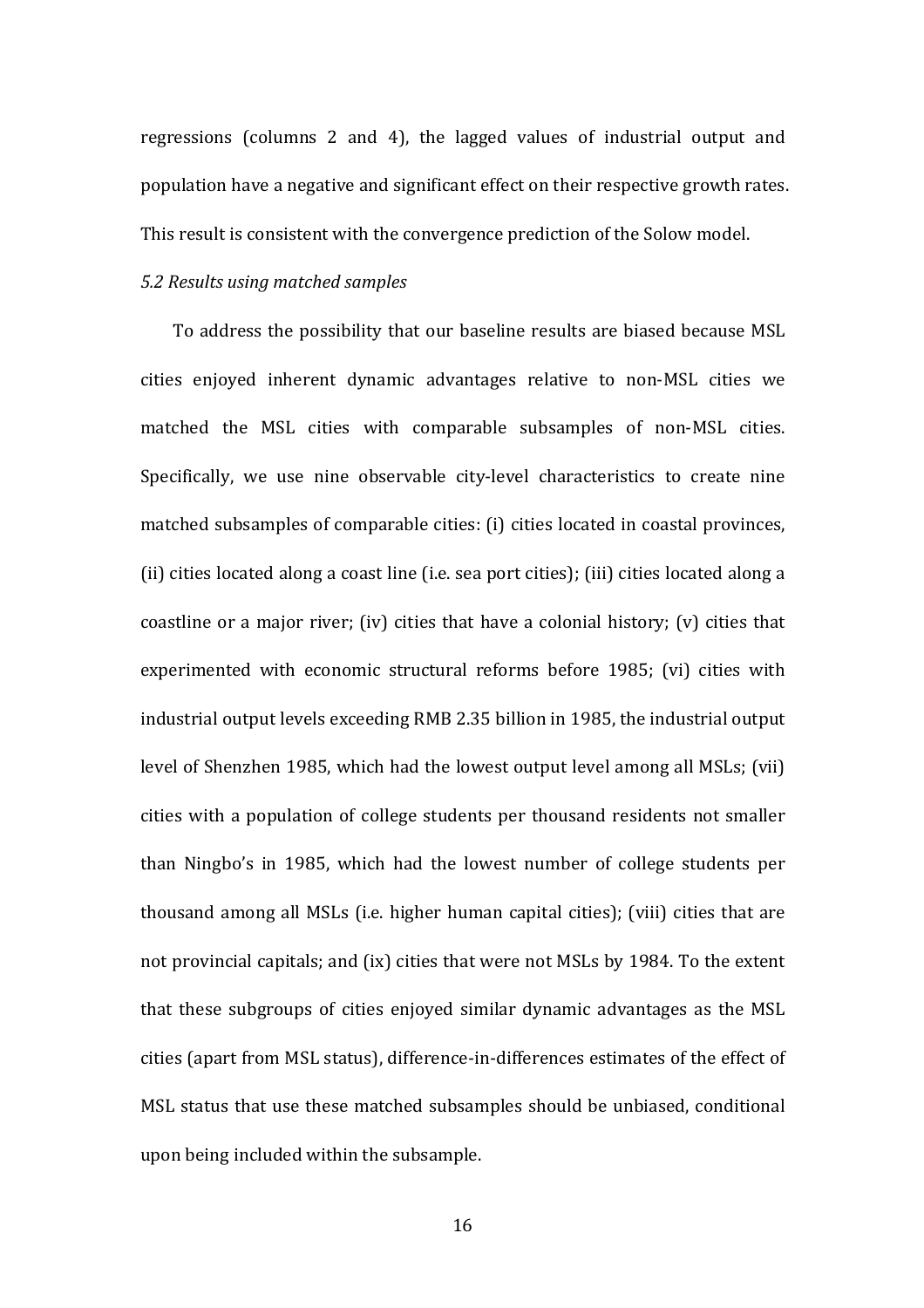#### *(1) Subsample of cities from coastal provinces*

Eight of the fourteen MSLs are located in coastal provinces.<sup>3</sup> These cities may have experienced faster growth because their locations were advantageous to foreign trade and foreign investment. To control for this potential source of bias, we construct a subsample of cities from coastal provinces, which includes all MSLs and non-MSLs that are situated in the Chinese coastal provinces of Liaoning, Hebei, Shandong, Jiangsu, Zhejiang, Fujian, Guangdong, Hainan, and Guangxi.<sup>4</sup> Panel A of Table 5 displays coefficient estimates from regressions that use this subsample of cities. We find that the coefficient on MSL status continues to be positive and statistically significant in most specifications. The fact that the magnitudes of these coefficients are larger than those obtained using the full sample of cities suggests that positive effect of MSL status obtained using the full sample cannot be attributed to the fact that several MSL cities were located in coastal provinces.

## *(2) Subsample of coastal (i.e. sea port) cities*

 

It is possible that the advantages of being a sea port are greater than the advantages of merely being within a province that has a coastline. Given that a large number of the MSL cities are sea ports, we also constructed a subsample of exclusively sea port cities. Coefficient estimates from estimating the impact of

 $3$  The coastal province MSL cities are Shenyang, Dalian, Oingdao, Nanjing, Ningbo, Xiamen, Guangzhou, and Shenzhen

<sup>&</sup>lt;sup>4</sup> Our data set includes only two coastal cities in Hebei province (Tangshan and Oinhuangdao), and one in Guangxi province (Beihai). Accordingly we re-estimated the regressions excluding cities from Hebei or Guangxi province and found qualitatively similar results.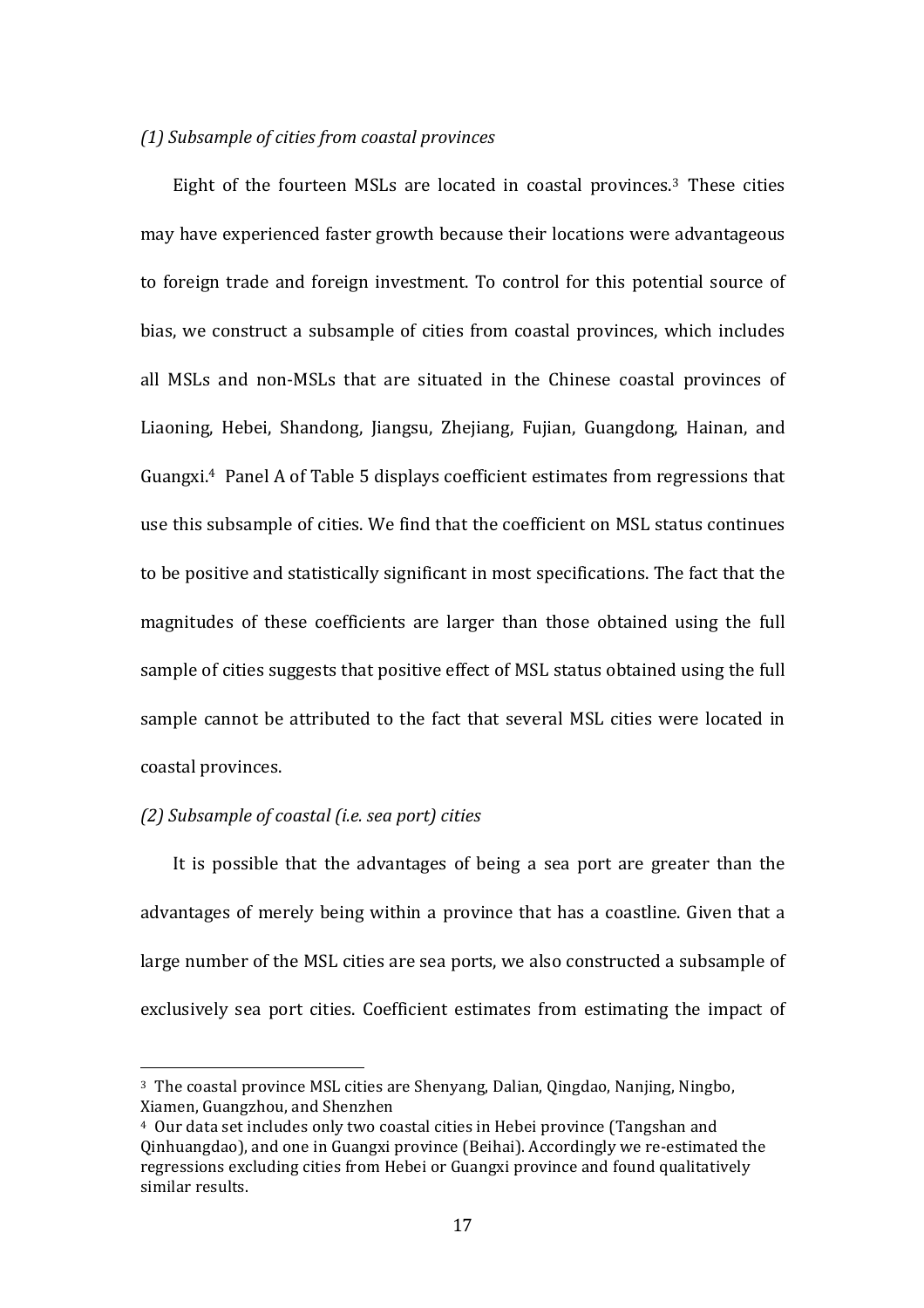MSL status on economic performance using only sea port cities are shown in Table 5, Panel B. Once again, the coefficient on the MSL indicator is positive and significant in all specifications.

## *(3) Subsample of coastal (i.e. seaport) and riverside cities*

In a similar fashion, one might suspect that being located close to any kind of waterway (either the ocean or a major river) may bias our estimates of MSL status on city growth, as all fourteen MSLs are located either along the coast or along a major river. To address this concern, we constructed a subsample of coastal and riverside cities, where coastal cities are those that are seaports and a riverside city is defined to be any city along one of the three major navigable rivers in China (the Yangtze River, the Yellow River, and the Pearl River).<sup>5</sup> Panel C of table 5 shows the coefficient estimates using this subsample. As before, the impact of MSL status is significant in most specifications.

#### *(4) Subsample of cities with colonial history*

<u> 1989 - Johann Stein, marwolaethau a bh</u>

We next consider the subsample of cities that have colonial histories. Specifically, we restrict attention to cities that had once been designated as concessions or leased territories, or had hosted foreign embassies or consulates during the late Oing dynasty but prior to the founding of the People's Republic of China. It is possible that because these cities were exposed to western economic or social influences in their pasts they potentially have better growth prospects (Jia 2012). This is a potential source of bias because thirteen of the fourteen  $MSL$ 

<sup>&</sup>lt;sup>5</sup> Because the Yellow River frequently dries up, we estimated these regressions excluding cities along the Yellow River and find very similar results.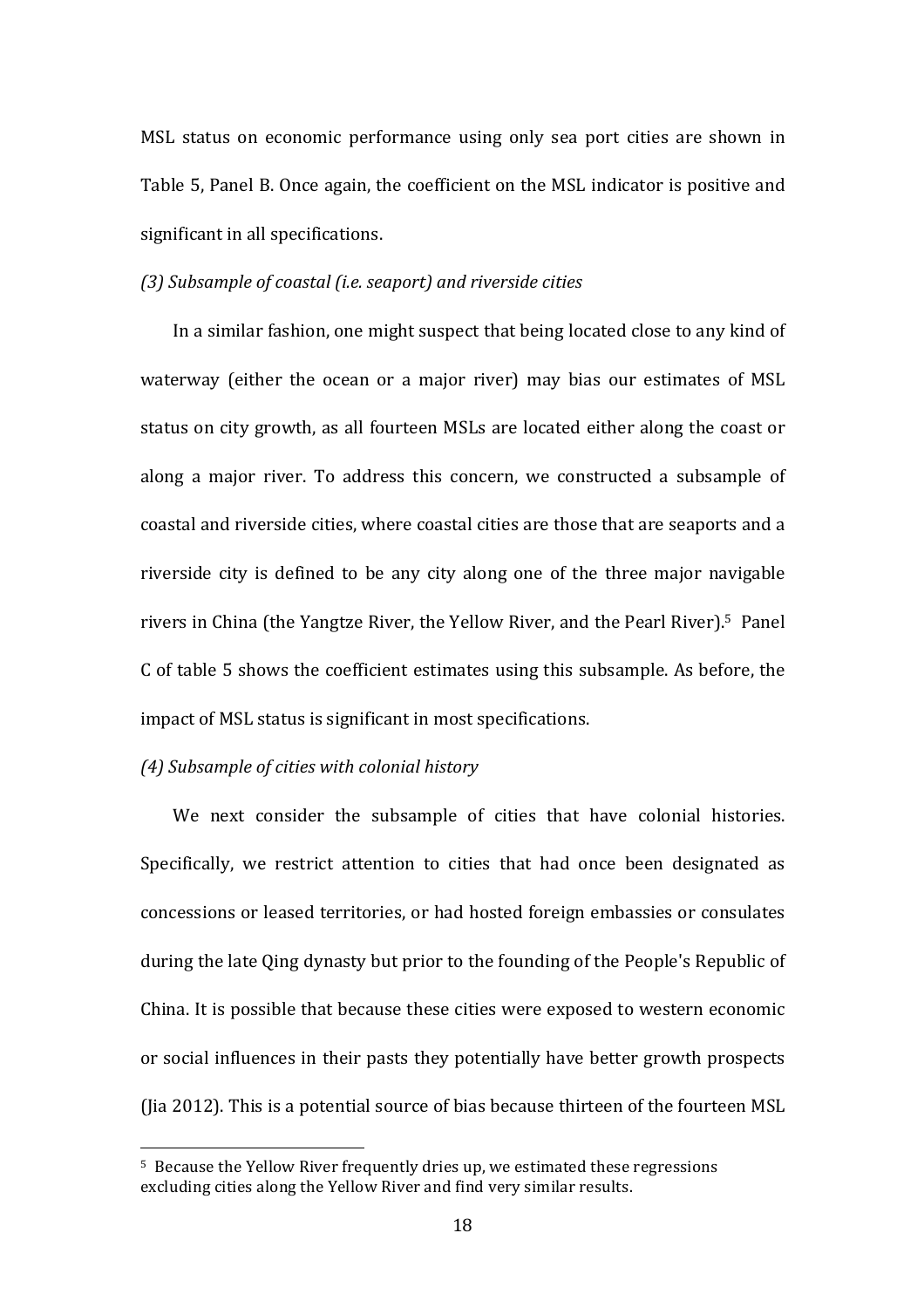cities in our sample can be classified as having had a colonial history. Panel D of Table 5 presents estimates of MSL status on economic development using this subsample of cities.<sup>6</sup> Once again, the MSL indicator is positive and statistically significant in all specifications.

#### *(5) Subsample of pilot economic structural reform cities*

In 1985, the same year that the Chinese central government detailed the policy advantages that would be enjoyed by MSL cities, another policy experiment began in which 72 cities were designated by the central government as the pilot cities that were allowed to experiment with structural economic reforms in a wide range of areas.<sup>7</sup> The objective of the experiment was to invigorate enterprises and let central cities play important role in economic development. The reforms included giving operational autonomy to enterprises over labor management practices, price setting, logistics, and finance; allowing markets to play a more important role; and giving local governments more autonomy over their revenues and expenditures. As all 14 MSLs were included among the pilot reform cities, it is possible that these urban reforms rather than

<u> 1989 - Johann Stein, marwolaethau a bh</u>

 $6$  The MSLs with colonial history are Harbin, Changchun, Shenyang, Dalian, Nanjing, Ningbo, Xiamen, Qingdao, Wuhan, Guangzhou, Shenzhen, Chongqing, and Chengdu; while the non-MSLs with colonial experience include Fushun, Benxi, Anshan, Yingkou, Tieling, Siping, Qiqihaer, Fudanjiang, Suzhou, Zhenjiang, Hangzhou, Wuhu, Fuzhou, Jiujiang, Yantai, Shashi, Yueyang, Zhanjiang, and Kunming.

<sup>&</sup>lt;sup>7</sup> The 72 pilot cities for economic structural reform were Shijiazhuang, Tangshan, Handan, Qinhuangdao, Taiyuan, Huhehaote, Baotou, Shenyang, Dalian, Dandong, Yingkou, Fushun, Changchun, Siping, Jilin, Haerbin, Qiqihaer, Jixi, Mudanjiang, Jiamusi, Nanjing, Changhzou, Hangzhou, Ningbo, Wenzhou, Huzhou, Hefei, Bengbu, Nanchang, Jingdezhen, Pingxiang, Jiujiang, Jinan, Weifang, Qingdao, Zhengzhou, Kaifeng, Luoyang, Luohe, Anyang, Wuhan, Shashi, Xiangfan, Changsha, Hengyang, Guanghzou, Foshan, Jiangmen, Zhanjiang, Nanning, Liuzhou, Chongqing, Chengdu, Zigong, Panzhihua, Deyang, Leshan, Guiyang, Zunyi, Duyun, Kunming, Dali, Xi'an, Baoji, Lanzhou, Tianshui, Xining, Yinchuan, and Wulumuqi.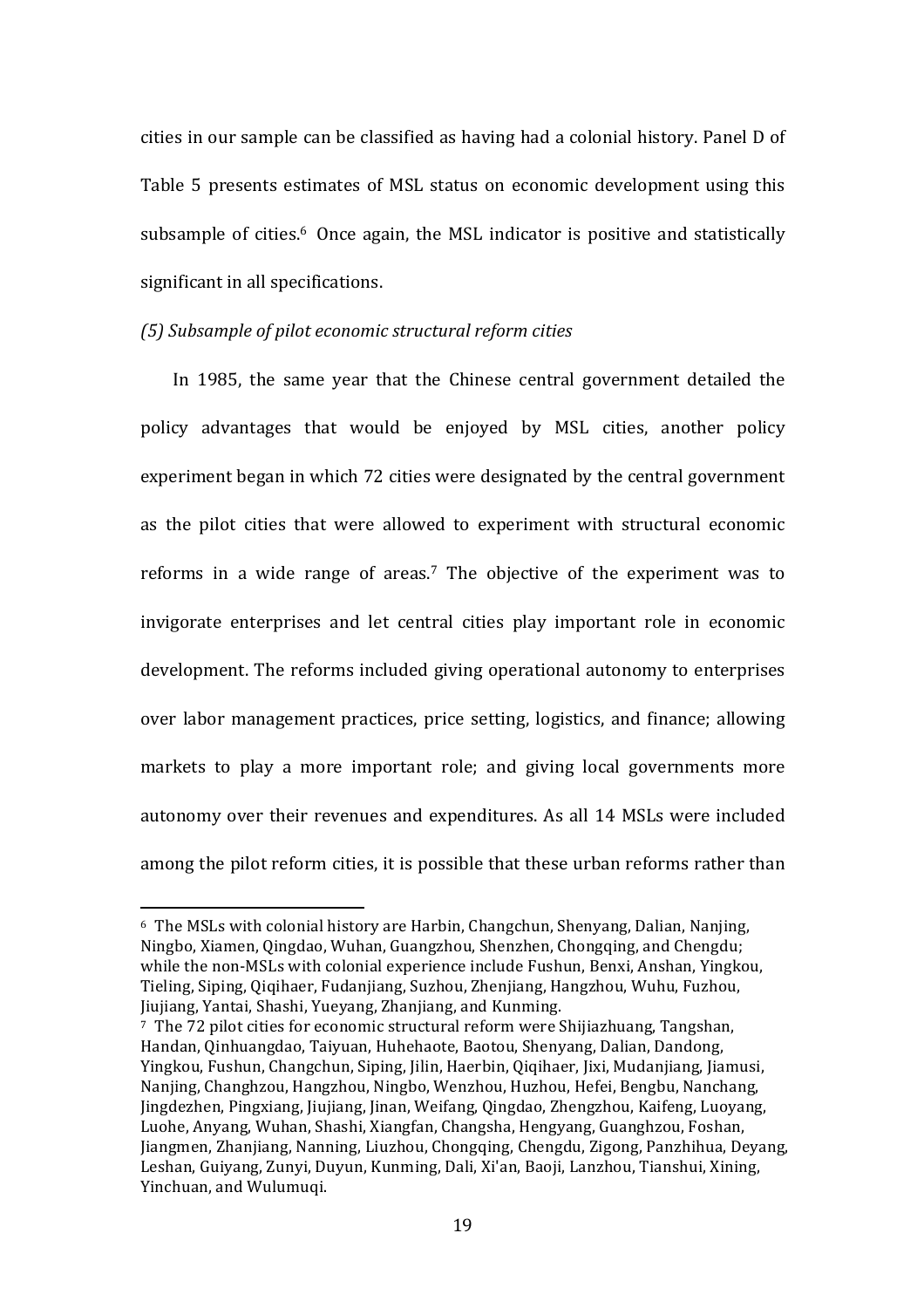the MSL policy itself drove city growth.<sup>8</sup> To test for this source of bias, we created a subsample of cities that includes only the 72 pilot reform cities. As shown in Panel E of Table 5, the coefficient on the MSL indicator remains positive and significant in all specifications.

#### *(6) Subsample of cities with an industrial base larger than Shenzhen in 1985*

Our next subsample includes all prefectural level cities that produced industrial output of at least of RMB 2.36 million in 1985, which was the industrial output of Shenzhen, the smallest MSL at the beginning of the policy experiment. Our objective here is to construct a control group of non-MSL cities that had a reasonably large industrial base at the beginning of the sample period. To the extent that the size of the initial industrial base determines future growth, this will help match MSL cities with non-MSL cities that had a similar level of industrial production (and therefore may have had similar dynamic advantages with respect to industrial production). Coefficient estimates obtained using this subsample are shown in Panel F of Table 5. As before, MSL status continues to have a positive and statistically significant impact on city-level economic development in all four specifications.

# *(7) Subsamples of higher human capital cities*

 

Glaeser and Saiz (2004), among others, have argued that human capital plays

<sup>&</sup>lt;sup>8</sup> Although Shenzhen was not included in the list of reform pilot cities issued by the central government, the latter issued notice regarding the implementation of the MSL policy emphasizing that all MSLs would be included in the pilot city list. Thus we include Shenzhen among the reform pilot cities, but excluding it from the reform pilot city list does not change our findings. To be consistent with our earlier analysis, we exclude the county level cities of Zunyi, Duyun, and Dali from the economic reform pilot cities.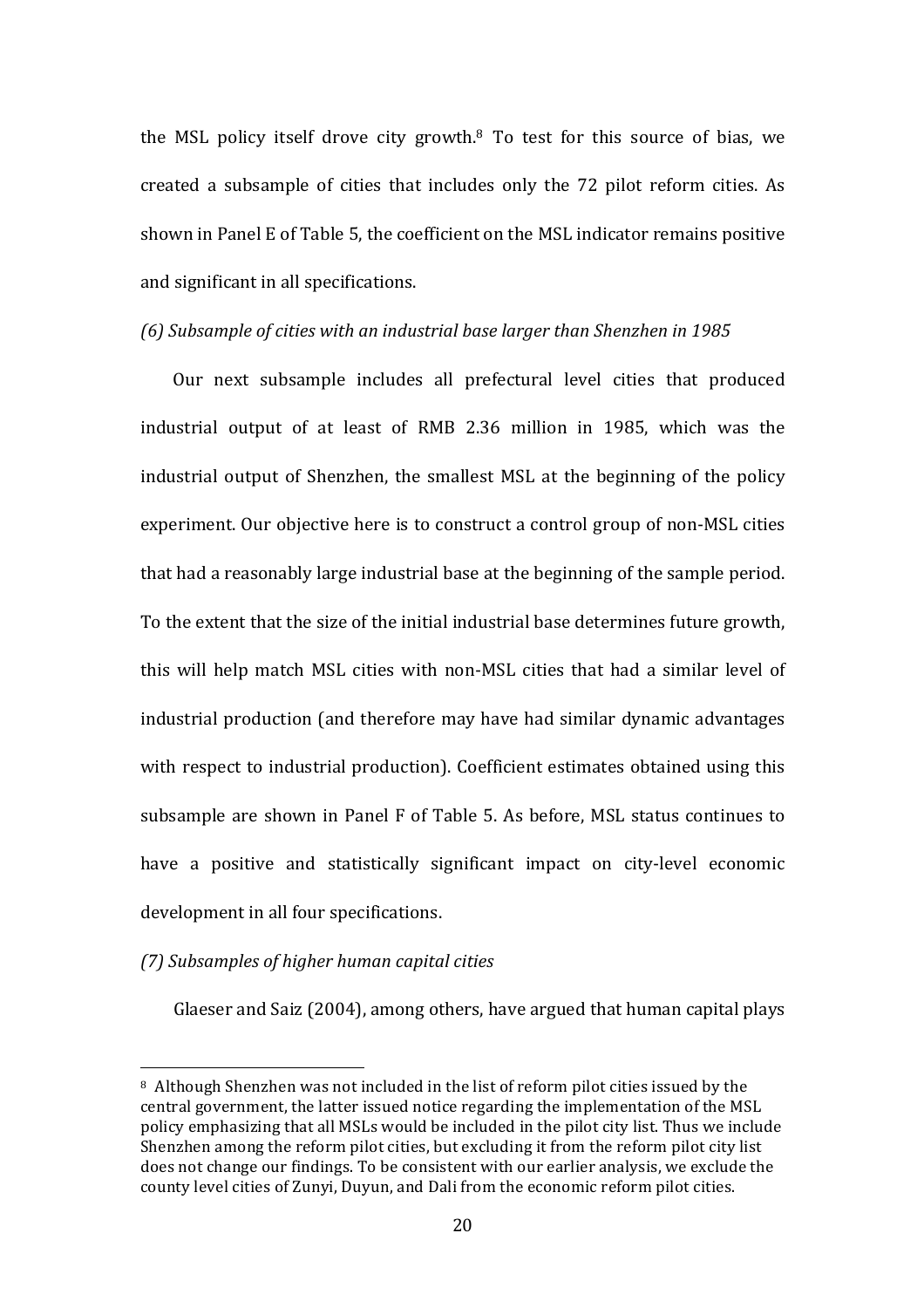an important role in driving urban growth. Table 3 shows that MSL cities had larger per capita college student population as well as larger per capita populations of technical personnel than non-MSL cities. These facts suggest that the initial level of human capital may have been higher in MSL cities, which may have conferred on these cities a dynamic advantage. To address this issue we estimate our regression model using two subsamples: (i) cities that had a population of college students per capita larger than Ningbo in 1985, the city that had the smallest per capita college student population among MSLs; and (ii) cities that had a population of technical personnel per capita larger than Xian in 1985, which had the smallest per capita technical personnel population among MSLs. As shown in Panels G and H, the coefficient on the MSL indicator is still positive and statistically significant in most of our specifications.

#### *(8)* Subsample of cities that are not provincial capitals

Of the 14 MSL cities,  $8(57$  percent) are provincial capitals. In contrast, only 26 of the 155 (16.77 percent) of the non-MSL cities in the data set are provincial capitals. Our results may therefore be driven by the fact that MSL cities enjoy disproportionate political clout by virtue of their status as capital cities. Since political clout facilitates urban growth (as suggested by the empirical literature that finds a positive correlation between capital city status and urban development), this may bias our estimates of MSL status. Accordingly, we re-estimated our regression model using a subsample of cities that excluded capitals. As shown in Panel I, the coefficient on MSL status remains positive and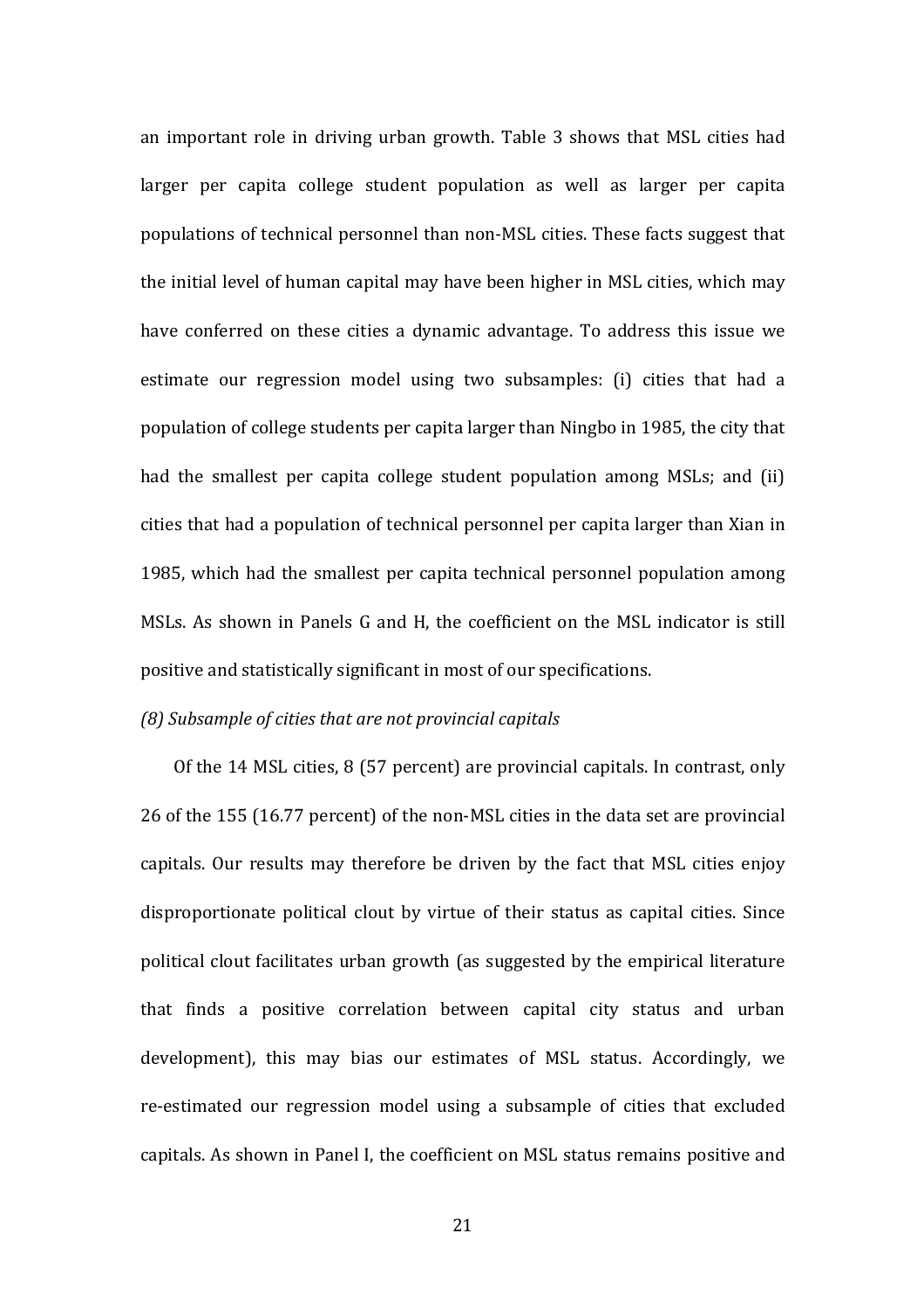significant.

#### (9) Subsample of cities that attained MSL status after 1984

Of the 14 MSL cities in our sample, 7 had attained MSL status in 1984 or earlier. It seems possible that the original 7 MSL cities were selected because they were identified as having the greatest potential for economic growth. We therefore re-estimated our regression model excluding those seven original MSL cities. Our estimates of the impact of MSL status remain positive and statistically significant in most of our specifications (see Panel J).

In summary, the positive and significant impact of the MSL policy on city-level industrial output and employment is robust to the different matching criteria used.

#### VI. MECHANISMS THROUGH WHICH MSL STATUS AFFECTS GROWTH

Our findings so far indicate that MSL status caused faster economic growth. But through what channels did MSL status induce faster growth? In this section, we explore the specific mechanisms through which the MLS policy impacts city growth. 

As discussed earlier, MSL cities were granted provincial-level autonomy over government finances, credit availability, infrastructure, and investment decisions. Accordingly, there are many channels through which MSL status may have affected economic performance.

One possible channel is fiscal. The autonomy granted by MSL status may have allowed MSL cities to reduce their tax burdens, which would in turn attract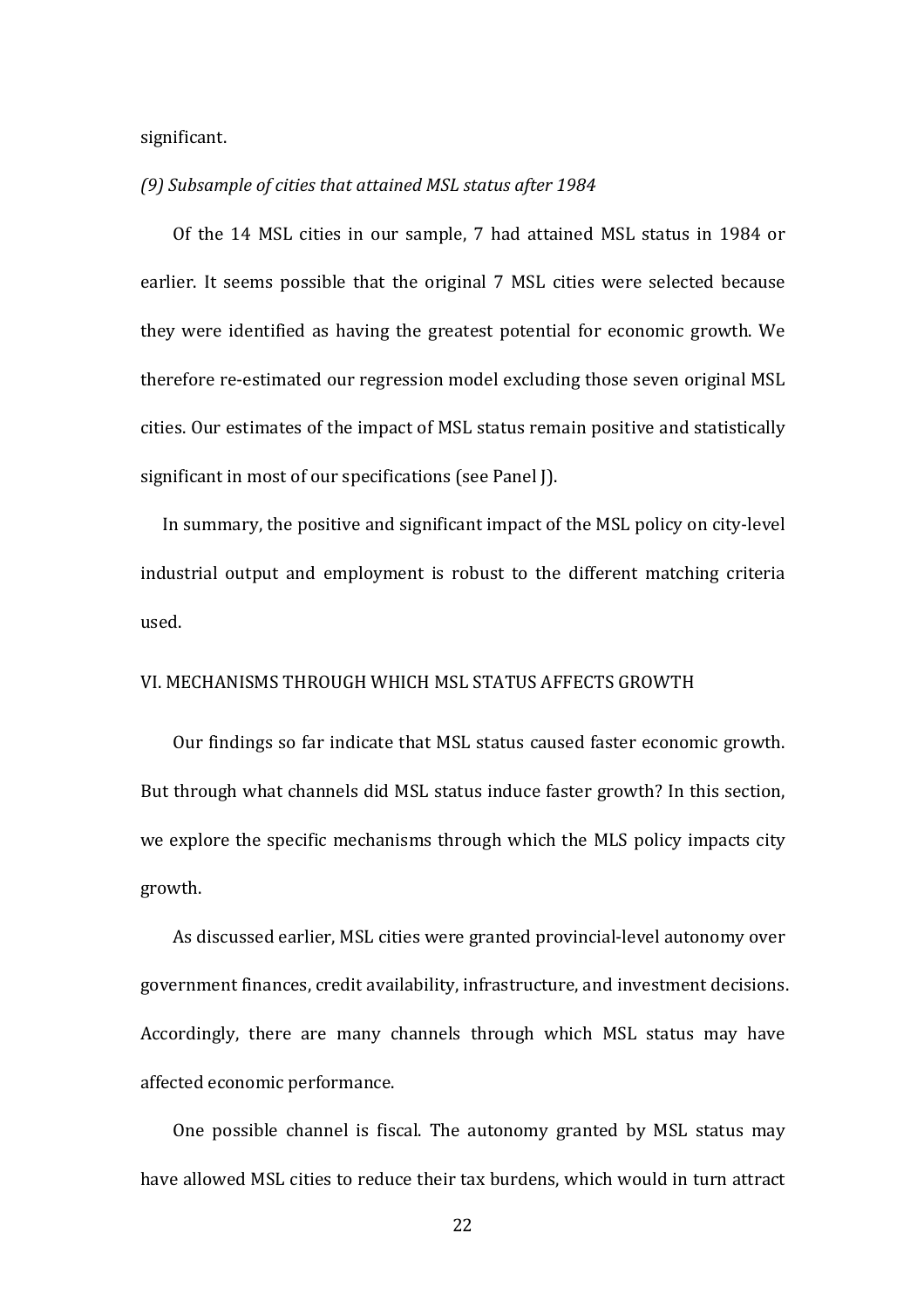investment, spurring output and employment. While we have data on city-level tax revenues, we do not have city-level GDP data, which makes it difficult to measure the overall tax burden. Accordingly, we measure the tax burden using two alternative measures: tax revenues divided by industrial ouput, and tax revenues divided by total employment. Table 6 shows regression results of the impact of MSL status on these measures of the tax burden, controlling for all the other variables included in our baseline specification from Section 5. The coefficient on MSL status is negative and statistically significant in these regressions, suggesting that MSL status may have aided economic growth by allowing local governments to reduce taxes.

MSL status may have also promoted economic growth by encouraging local government officials to be open to more foreign trade and investment. Once again, data limitations make it difficult measure the extent of foreign trade and investment at the city-level. Data on foreign direct investment (FDI) and foreign trade are only available at the county level. Accordingly, we use county-level FDI and trade data to proxy for their city-levels. While this is a possible source of measurement error, we do not believe it to be too severe because most FDI and foreign trade take place within the central city of a county. Columns  $(1)$  and  $(2)$ of Table 7 show the estimates of the effect of MSL status on FDI and foreign trade, again controlling for all the variables included in our baseline specification. The estimates indicate that MSL status had no effect on foreign trade and a negative effect on FDI. While these results suggest that this international openness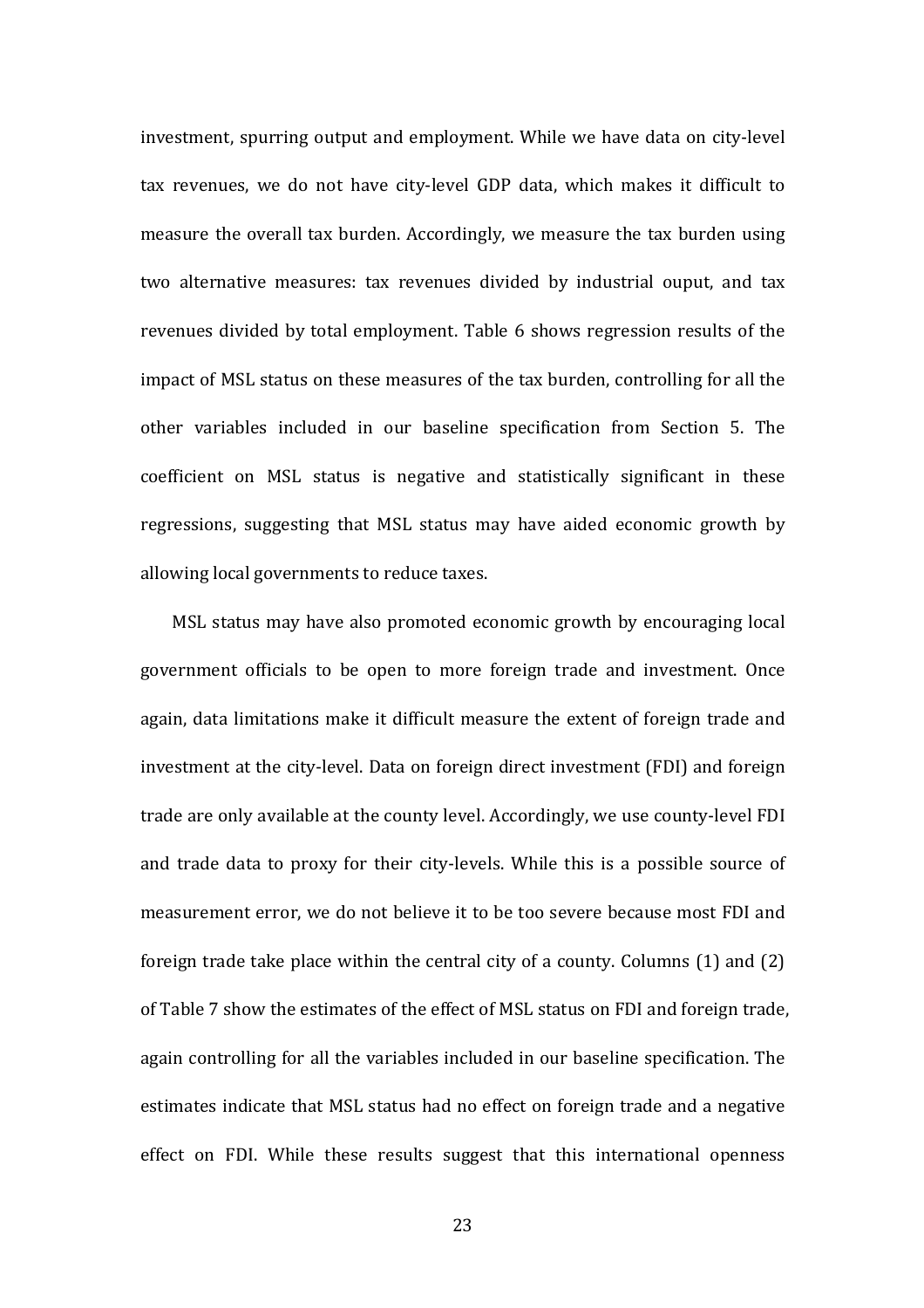channel played no role, we would urge caution in interpreting these results on account of the measurement error problems noted earlier.

A final channel through which MSL status may have affected city development is through local infrastructure and public goods. It is possible that the autonomy granted by MSL status allowed local governments to improve the provision of basic public goods like roads, telecommunications infrastructure, or fixed investment, which in turn facilitated economic growth. To examine this possibility, we collected data on area of paved roads, total number of telephones installed, the level of fixed-asset investment at the city level (including both public and private investment), and the size of each city's capital stock.<sup>9</sup> As shown in columns  $(3)$  through  $(6)$  in Table 7, MSL status did not affect either the area of paved roads nor the number of telephones installed, but it did weakly increase fixed investment and the size of a city's capital stock. This suggests that the growth of MSL cities can be partly attributed to increased investment in public infrastructure.

#### VIL CONCLUSIONS

 

Using prefecture-level city data from 1985 to 1993, this paper analyzes the effects of a Chinese decentralization experiment—the Municipality Separately Listed (MSL) policy—on city growth. Past studies have shown a mixed relationship between decentralization and local economic performance. To some

 $9\,$  We use the perpetual inventory method developed by Goldsmith (1951) to obtain estimates of the fixed asset stock. Here we assume that the fixed asset stock in 1985 was 10 times of fixed asset investment in that year. Then the fixed asset stock in any later year is the fixed asset investment in that year plus 90% fixed asset stock of the previous year. This implies that we assume a discount rate of 10%.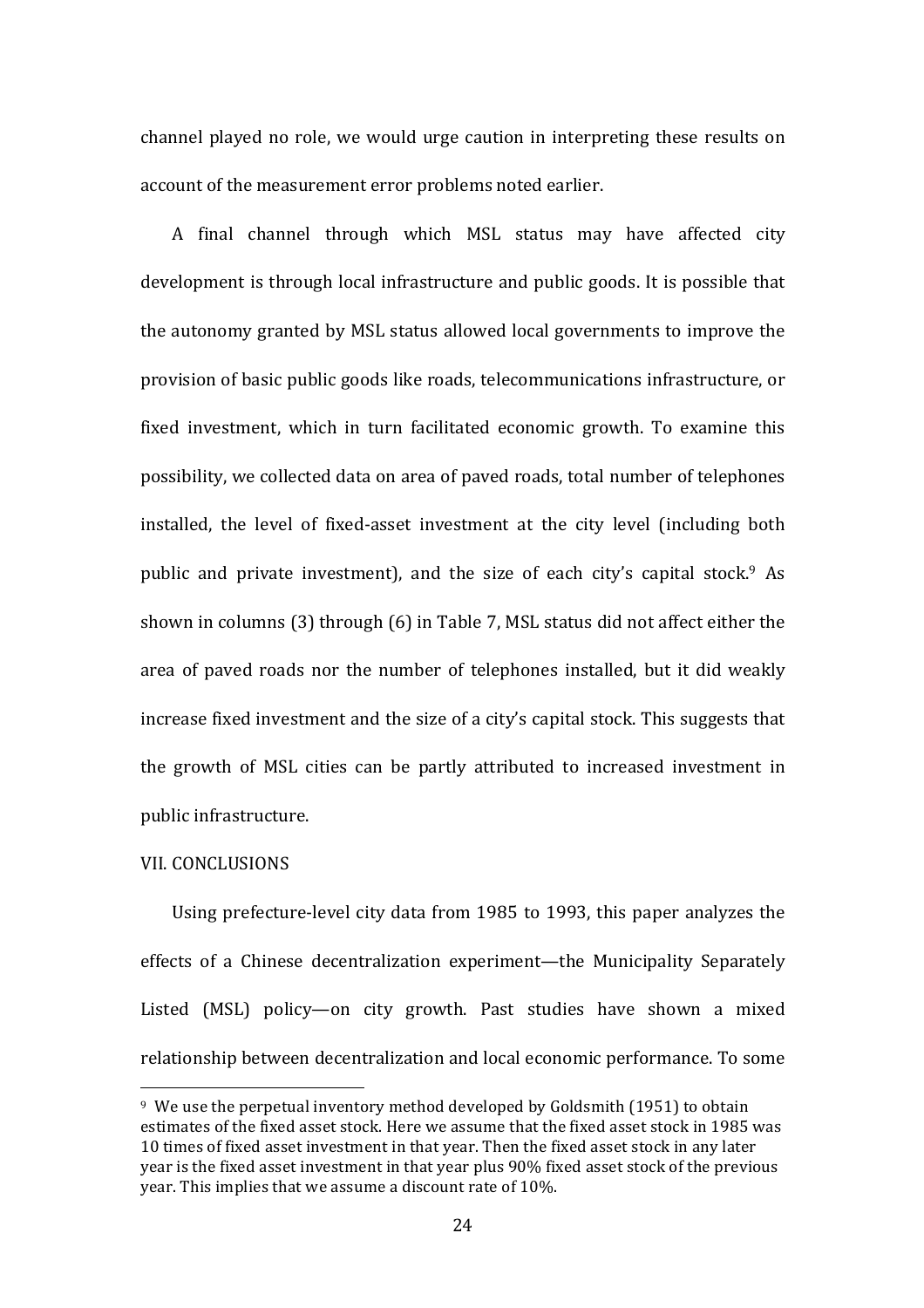extent, this ambiguity is due to the fact that measures of decentralization are endogenous. The quasi-experiment of the MSL policy allows us to more cleanly identify the impact of decentralization

Our fixed effect panel regression estimates show a positive and significant relationship between MSL policy and city growth. However, because MSL cities may have enjoyed inherent advantages relative to non-MSL cities, we constructed several matched samples of comparable cities that may have enjoyed similar advantages as the MSL cities, using an identification strategy inspired by Altonji *et al* (2003). We believe that this methodology helps us reduce the bias due to the fact that MSL status may be correlated with other factors that affect economic development. Regardless of the subsample used, we continue to find a positive, large, and statistically significant effect of MSL status on local economic development. These findings suggest that decentralization—at least in the context of this particular policy experiment—facilitated economic growth.

Finally, we also study the potential mechanisms through which MSL status improved local economic performance. We find that the MSL policy had a negative and statistically significant impact on our measures of the local tax burden and a positive and significant effect on fixed investment and the capital stock. MSL status did not increase foreign trade or the level of FDI. Additionally, MSL status does not appear to have induced an expansion of local public goods (roads and telephone lines), although we cannot rule out that part of the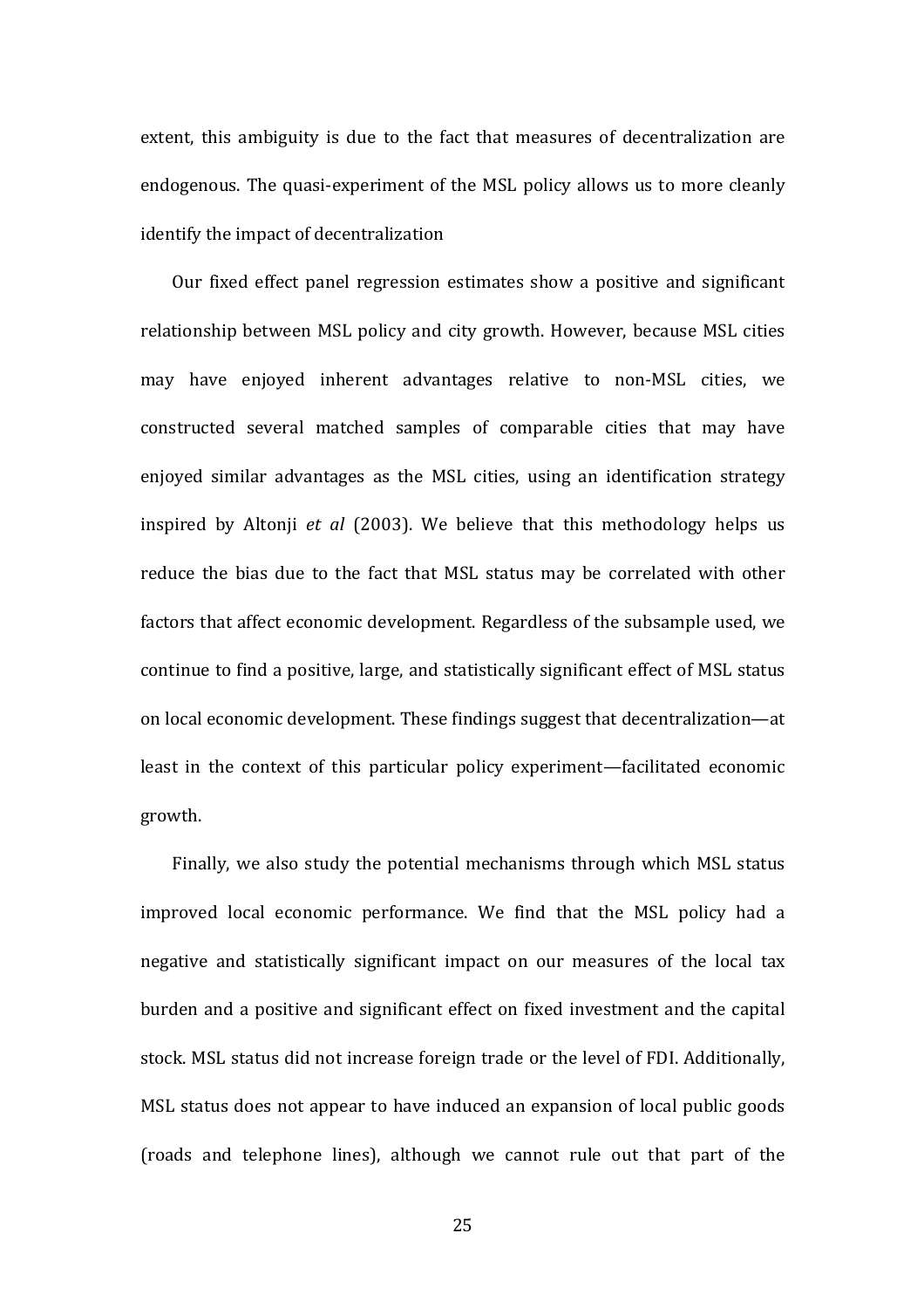increased in fixed investment is in public infrastructure. Accordingly, it would seem that the primary mechanism through which the MSL policy affected economic growth is by reducing the fiscal burden.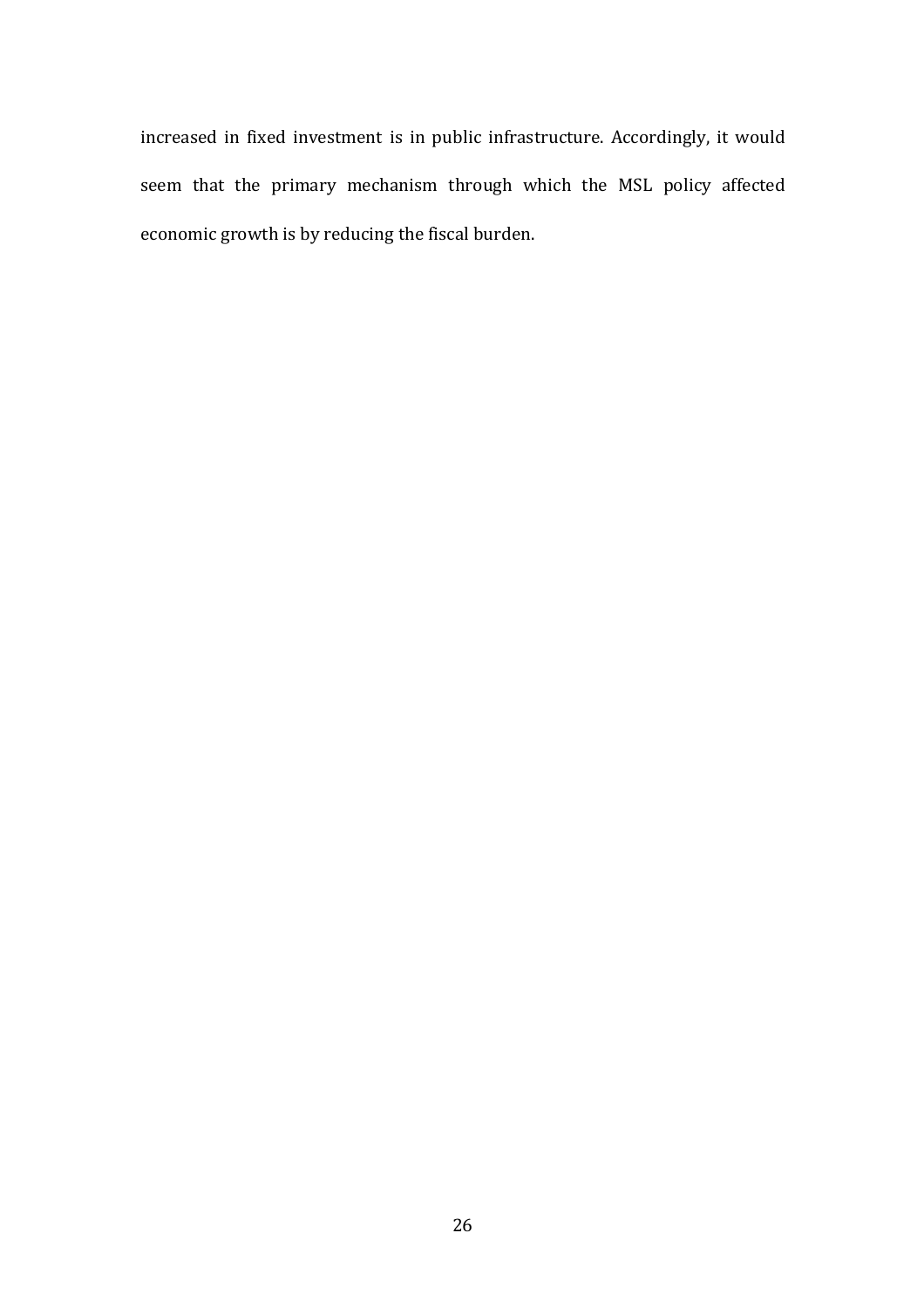#### REFERENCES

- Acemoglu, Daron and Simon Johnson, 2005, "Unbundling Institutions," Journal of *Political Economy*,2005, 113(5): 949–995.
- Ades, A.F and E.L.Glaeser, 1995, "Trade and Circuses: Explaining Urban Giants," Q*uarterly Journal of Economics*, 110(1): 195-227.
- Addario, S.D and E. Patacchini, 2008, "Wages and the City. Evidence from Italy," *Labor Economics*, 15: 1046-1061.
- Akin, John, Paul Hutchinson, and Koleman Strumpf, 2005, "Decentralisation and government provision of public goods: The public health sector in Uganda." *Journal of Development Studies,* 41 (8): 1417-1443.
- Altonji, J.G., T.E. Elder and C.R. Taber, 2003, "Selection on Observed and Unobserved Variables: Assessing the Effectiveness of Catholic Schools," *Journal of Political Economy*, 113(1): 151-184.
- Au, Chun-Chung and J Vernon Henderson, 2006a, "How migration restrictions limit agglomeration and productivity in China," *Journal of Development Economics*, 80(2): 350–388.
- Au, Chun-Chung and J Vernon Henderson 2006b, "Are Chinese cities too small?" *Review of Economic Studies*, 73(3): 549–576.
- Azfar, O., Kähkönen, S., & Meagher, P., 2001, "Conditions for effective decentralized governance: A synthesis of research findings." University of Maryland, Center for Institutional Reform and the Informal Sector.
- Besley, Timothy and Coate Stephen, 2003, "Centralized versus decentralized provision of local public goods: a political economy approach," *Journal of Public Economics*, 87(12): 2611—2637.
- Cai, Hongbin, and Daniel Treisman. 2005. "Does Competition for Capital Discipline Governments? Decentralization, Globalization, and Public Policy." *American Economic Review*, 95(3): 817–30.
- Charlot, Sylvie and Gilles Duranton, 2004, "Communication externalities in cities," *Journal of Urban Economics*, 56(3): 581-613.
- Chen, Ye, Hongbin Li, and Li-An Zhou. 2005. "Relative Performance Evaluation and the Turnover of Provincial Leaders in China." *Economics Letters*, 88(3): 421–25.
- Chow, Gregory C. 1993, "Capital formation and economic growth in China." *Quarterly Journal of Economics* 108 (3): 809-842.
- Coase, Ronald, and Ning Wang (2012). *How China Became Capitalist*. Houndsmill: Palgrave Macmillan.
- Crook, Richard C and Sverrisson, Alan Sturla, 1999, "To what extent can decentralized forms of government enhance the development of pro-poor policies and improve poverty-alleviation outcomes?" Unpublished manuscript.
- Davoodi, Hamid, and Heng-fu Zou, 1998, "Fiscal decentralization and economic growth: A cross-country study." *Journal of Urban Economics* 43(2): 244-257.
- De Long, J.B. and A. Shleifer, 1993, "Princes and Merchants: European City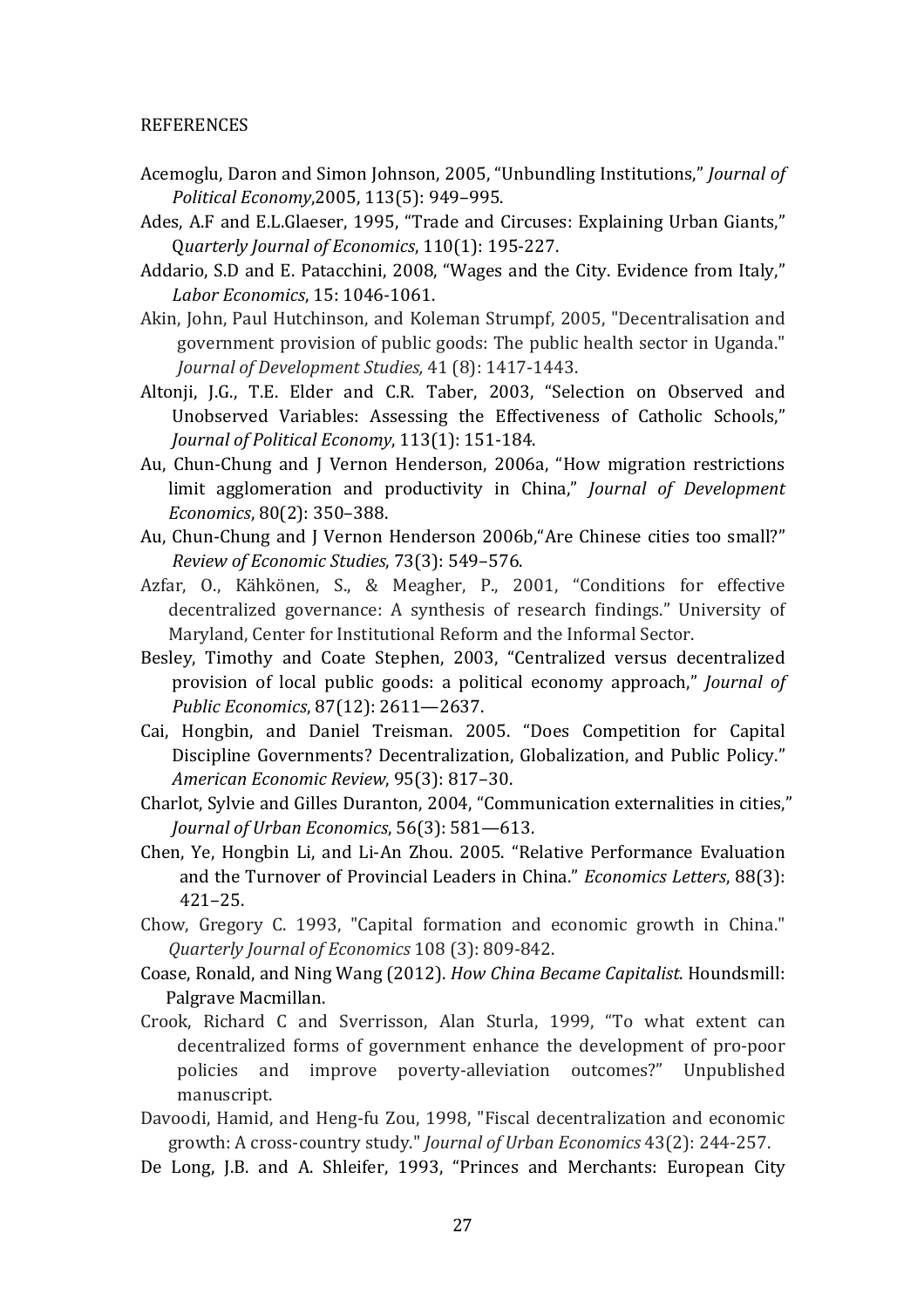Growth before the Industrial Revolution," *Journal of Law and Economics*, 36(10): 671-372.

- Du, Julan and Yi Lu and Zhigang Tao, 2006, "Government's Helping Hands and Economic Performance: The Evidences from China's Private Sector," Unpublished manuscript, Chinese University of Hong Kong.
- Du, Julan and Yi Lu, and Zhigang Tao, 2010, "Property Rights Protection and Enterprise Performance: the Role of the State in Resolving Business Disputes," Unpublished manuscript, Chinese University of Hong Kong.
- Glaeser, E. L. and J.D. Gottlieb, 2009, "The Wealth of Cities: Agglomeration Economies and Spatial Equilibrium in the United States," *Journal of Economic Literature*, 47(4): 983-1028.
- Glaeser, E. L. and D.C. Mare, 2001, "Cities and Skills," *Journal of Labor Economics*, 19(2): 316-342.
- Glaeser, Edward L., Rafael La Porta, Florencio Lopez-de-Silanes, and Andrei Shleifer, 2004, "Do institutions cause growth?" *Journal of Economic Growth*, 9(3):271-303.
- Glaeser, Edward L., and Albert Saiz, 2004,"The Rise of the Skilled City." *Brookings-Wharton Papers on Urban Affairs*, 1: 47-105.
- Hayek, Friedrich, 1945, "The Use of Knowledge in Society," *American Economic Review*, 35(4): 519-530.
- Henderson, J. V. and H.G. Wang, 2007, "Urbanization and city growth: The role of institutions," *Regional Science and Urban Economics*, 37:283-313.
- Huang, Yasheng and Sheng, Yumin, 2009, "Political decentralization and inflation: sub-national evidence from China," *British Journal of Political Science*, 39(2): 389-412.
- Jin, Hehui, Yingyi Qian, and Barry R. Weingast. 2005. Regional Decentralization and Fiscal Incentives: Federalism, Chinese Style." Journal of Public Economics, 89(9–10): 1719–42.
- Jin, Jing and Heng-fu Zou, 2005, "Fiscal decentralization, revenue and expenditure assignments, and growth in China," *Journal of Asian Economics*, 16(6): 1047–1064.
- Jovanovic, Boyan and Rafael Rob, 1989, "The growth and diffusion of knowledge," *Review of Economic Studies*, 1989, 56(4): 569–582.
- Li, Hongbin, and Li-An Zhou. 2005. "Political Turnover and Economic Performance: The Incentive Role of Personnel Control in China." *Journal of Public Economics*, 89(9-10): 1743-62.
- Li, Lixing. 2011. "The Incentive Role of Creating 'Cities' in China." *China Economic Review,* 22(1): 172–81.
- Lin, J. Y., and Z. Liu, 2000, "Fiscal Decentralization and Economic Growth in China", *Economic Development and Cultural Change*, 49(1): 1-21.
- Lockwood, Ben, 2002, "Distributive Politics and the Costs of Centralization." *Review of Economic Studies* 69(2): 313-337.

Marshall, Alfred, 1890. *Principles of Economics*. London: Macmillan.

Musgrave, Richard Abel, 1959. The theory of public finance: a study in public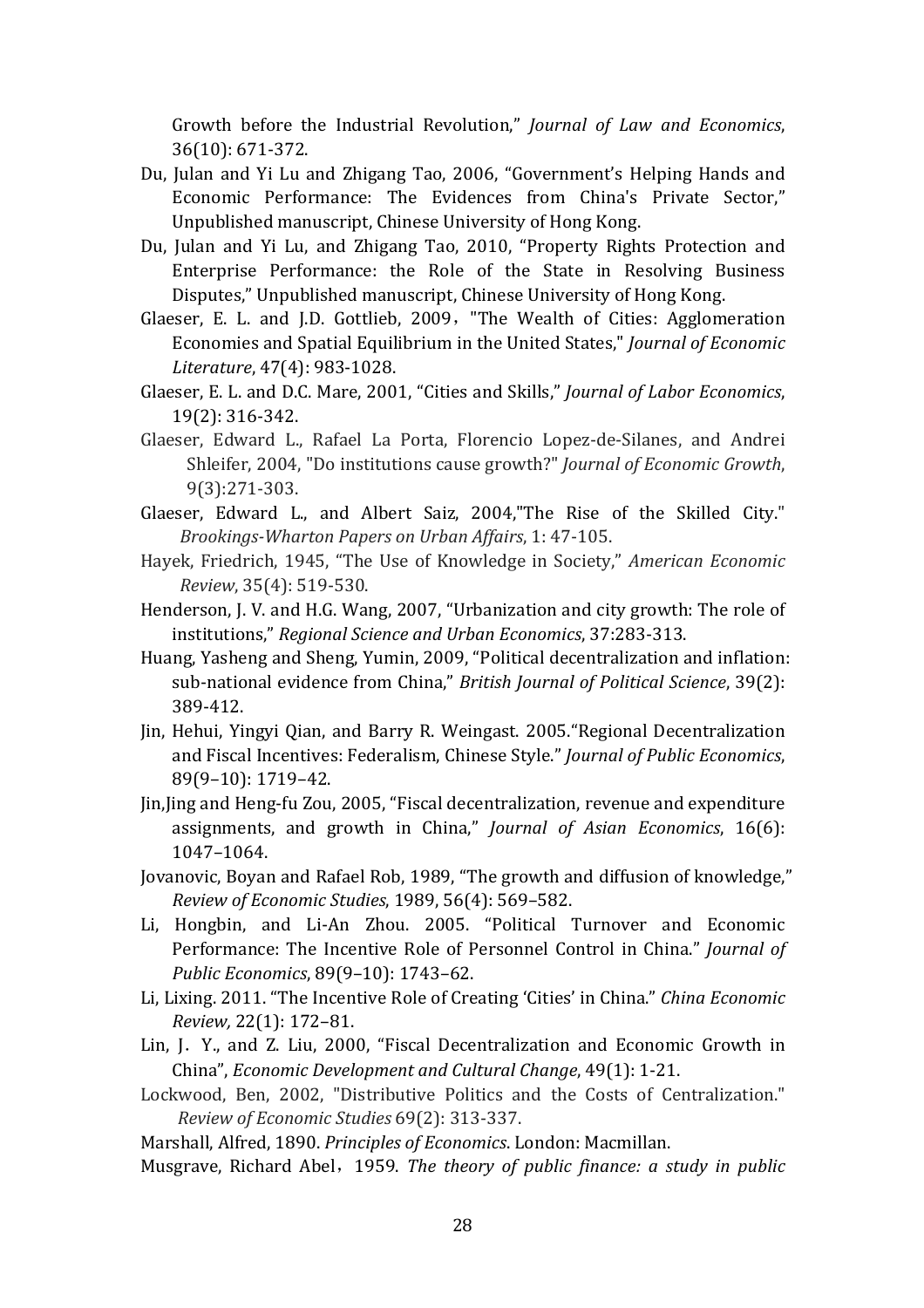*economy*. New York: McGraw-Hill.

- Montinola, Gabriella and Qian, Yingyi and Weingast, Barry R., 1995, "Federalism, Chinese style: the political basis for economic success in China," *World Politics*, 48(1):50-81.
- North, Douglass, 1981. *Structure and Change in Economic History*. New York: Norton.
- Oates, Wallace, 1972. *Fiscal Federalism*. New York: Harcourt Brace Jovanovich.
- Qian, Yingyi and Weingast, Barry R., 1997, "Federalism as a commitment to perserving market incentives," *Journal of Economic Perspectives*, 11(4): 83-92.
- Qian, Yingyi and Roland, Gerard, 1998, "Federalism and the soft budget constraint", American Economic Review, 88(5): 1143-1162.
- Rodrik, Dani, 2006, "Goodbye Washington Consensus, Hello Washington Confusion? A Review of the World Bank's Economic Growth in the 1990s: Learning From a Decade of Reform," *Journal of Economic literature*, 44(4): 973–987.
- Treisman, Daniel. 2000. "Decentralization and Inflation: Commitment, Collective Action, or Continuity?"American Political Science Review, 94(4): 837-57.
- Tsui, Kai-yuen, and Youqiang Wang. 2004. "Between Separate Stoves and a Single Menu: Fiscal Decentralization in China." *China Quarterly*, 177: 71-90.
- Tiebout, Charles M, 1956, "A Pure Theory of Local Expenditures," *Journal of Political Economy*, 64(5): 416-424.
- Xu, C., 2011, "The Fundamental Institutions of China's Reforms and Development," *Journal of Economic Literature*, 49(4):1076-1151.
- Zodrow, G.R. and P. Mieszkowski,1986. "Pigou, Tiebout, Property Taxation and the underprovision of Local Public Goods", *Journal of Urban Economics*, 19:356-70.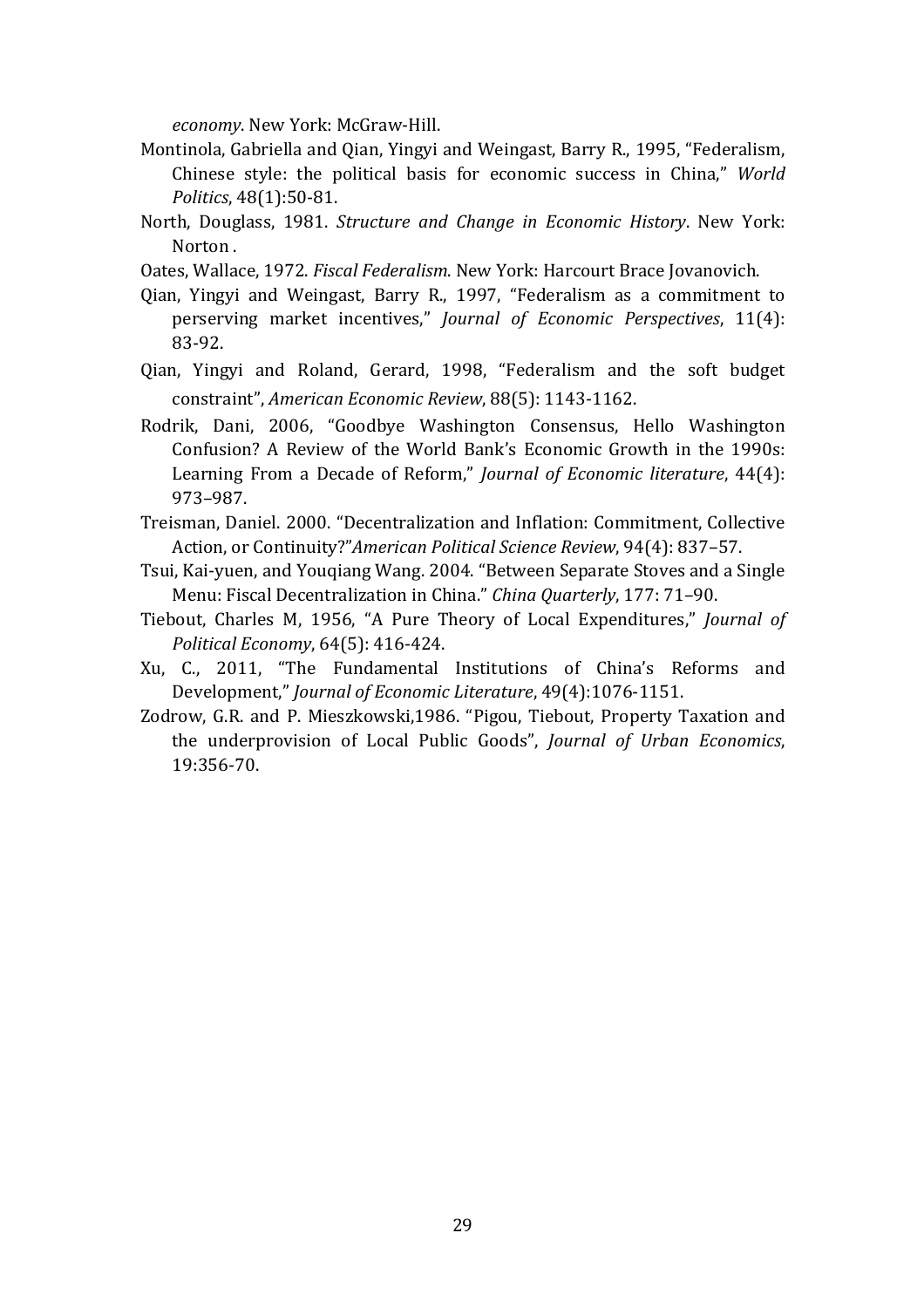Figure 1: Location of MSL cities in China

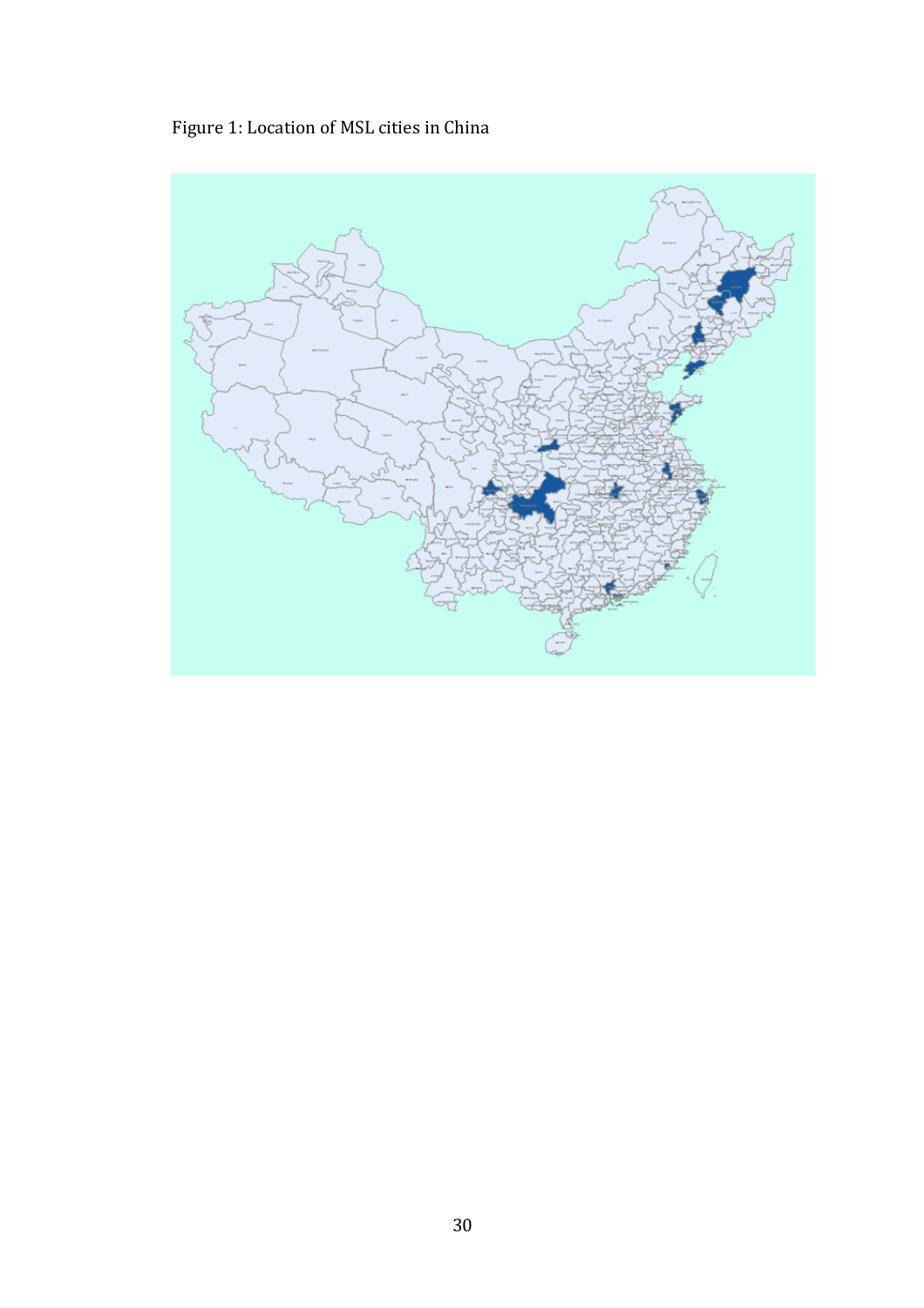# Table 1: MSL Cities

| City      | Year when MSL  | Year when MSL       | Population (in thousands) |
|-----------|----------------|---------------------|---------------------------|
|           | status granted | status removed      | when MSL status granted   |
| Chongqing | 1983           | 1997                | 1,989.60                  |
| Wuhan     | 1984           | 1994                | 2,899.00                  |
| Shenyang  | 1984           | 1994                | 3,173.20                  |
| Dalian    | 1984           | <b>Remained MSL</b> | 1,334.30                  |
| Guangzhou | 1984           | 1994                | 2,486.10                  |
| Xi'an     | 1984           | 1994                | 1,686.30                  |
| Haerbin   | 1984           | 1994                | 2,217.30                  |
| Qingdao   | 1986           | <b>Remained MSL</b> | 1,176.60                  |
| Ningbo    | 1987           | <b>Remained MSL</b> | 520.4                     |
| Xiamen    | 1988           | <b>Remained MSL</b> | 370.1                     |
| Shenzhen  | 1988           | <b>Remained MSL</b> | 280                       |
| Nanjing   | 1989           | 1994                | 2,061.70                  |
| Chengdu   | 1989           | 1994                | 1,687.00                  |
| Changchun | 1989           | 1994                | 1,651.5                   |

Data source: *China City Statistic Yearbook* from 1984 to 1995.

# Table 2: Key variable names and their definitions

| Variable        | Definition                                                  |
|-----------------|-------------------------------------------------------------|
| Output          | Total industrial output value (in billions of constant RMB) |
| Employment      | Total employment (in ten thousands)                         |
| Gov_percap      | Government expenditure per non-farm resident                |
| Ratio           | Government expenditure divided by revenue                   |
| Students_percap | College students per thousand non-rural residents           |
| Tech_percap     | Technical personnel per thousand non-rural residents        |
| <b>FDI</b>      | Foreign direct investment (in constant RMB)                 |
| <b>Exports</b>  | Value of exports (in thousands of constant RMB)             |
| Roads           | Total area of paved roads                                   |
| Tel             | Number of telephones installed                              |
| Capital         | Fixed capital stock (in thousands of constant RMB)          |
| Invest          | New fixed capital investment (in thousands of constant      |
|                 | RMB)                                                        |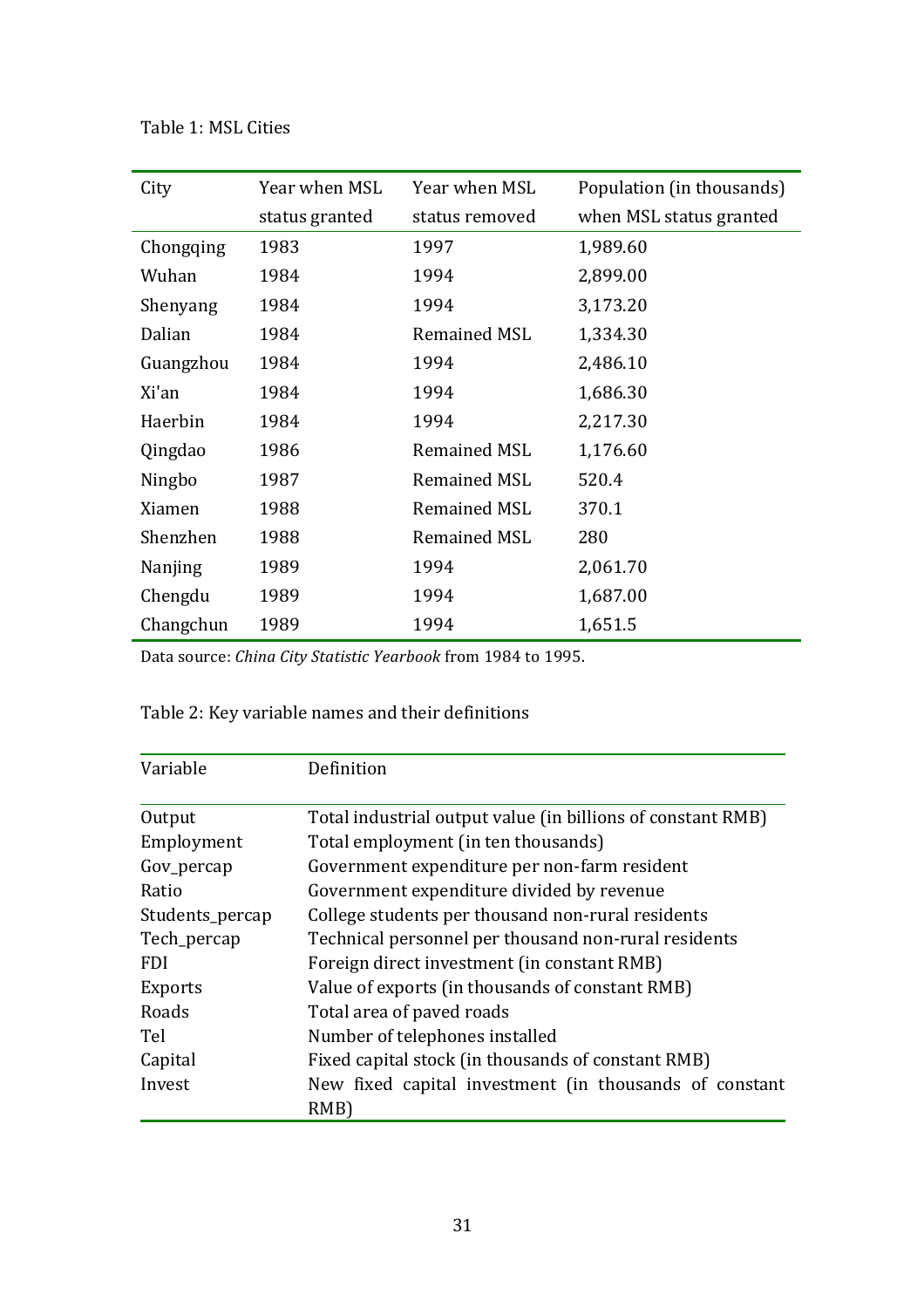|                  | <b>MSL</b> in 1985<br>Non-MSL in<br><b>MSL</b> in 1993<br>Non-MSL in<br>t-statistic<br>t-statistic |             |            |              |             |            |
|------------------|----------------------------------------------------------------------------------------------------|-------------|------------|--------------|-------------|------------|
|                  |                                                                                                    |             |            |              |             |            |
|                  |                                                                                                    | 1985        |            |              | 1993        |            |
| Output           | 78.88                                                                                              | 20.11       | $11.12**$  | 209.86       | 52.53       | $11.57***$ |
|                  | (44.14)                                                                                            | (17.02)     |            | (98.42)      | (47.45)     |            |
| Employment       | 80.50                                                                                              | 24.80       | 10.48***   | 142.87       | 40.49       | 14.33***   |
|                  | (42.05)                                                                                            | (17.51)     |            | (61.94)      | (23.75)     |            |
| Gov_percap       | 458.72                                                                                             | 281.11      | $2.21**$   | 1602.63      | 935.38      | $3.00***$  |
|                  | (669.12)                                                                                           | (241.69)    |            | (2202.17)    | (533.59)    |            |
| Ratio            | 0.46                                                                                               | 0.79        | 1.64       | 0.69         | 0.96        | 1.46       |
|                  | (0.20)                                                                                             | (0.81)      |            | (0.13)       | (0.73)      |            |
| Students_percap  | 119.07                                                                                             | 218.78      | $3.51***$  | 271.75       | 138.45      | 4.34***    |
|                  | (24.69)                                                                                            | (9.27)      |            | (32.77)      | (9.61)      |            |
| Tech_percap      | 4162.14                                                                                            | 3374.53     | $10.23***$ | 6340.50      | 4698.09     | 12.05***   |
|                  | (412.912)                                                                                          | (139.29)    |            | (555.58)     | (204.07)    |            |
| <b>FDI</b>       | 4328.60                                                                                            | 633.06      | $4.02***$  | 54096.87     | 10507.80    | $6.85***$  |
|                  | (8904.70)                                                                                          | (1375.60)   |            | (47676.96)   | (20515.90)  |            |
| Exports          | 44371.33                                                                                           | 16563.83    | 3.81***    | 465741.90    | 137228.40   | $3.10***$  |
|                  | (37375.64)                                                                                         | (27432.43)  |            | (477092.60)  | (395375.10) |            |
| Roads            | 477.40                                                                                             | 141.54      | 9.99***    | 968.73       | 298.94      | 9.87***    |
|                  | (255.50)                                                                                           | (117.69)    |            | (388.34)     | (252.94)    |            |
| Tel              | 58651.07                                                                                           | 12331.73    | $12.62***$ | 327177.30    | 83197.86    | $10.41***$ |
|                  | (31771.59)                                                                                         | (11268.17)  |            | (192983.70)  | (74297.26)  |            |
| Capital          | 1582105.00                                                                                         | 428060.60   | 8.82***    | 2638732.00   | 726565.20   | $9.66***$  |
|                  | (790183.90)                                                                                        | (477051.50) |            | (1341430.00) | (699860.10) |            |
| Investment       | 158234.80                                                                                          | 42975.41    | 8.82***    | 593918.10    | 161069.60   | 10.83***   |
|                  | (78986.98)                                                                                         | (47660.76)  |            | (301575.80)  | (135738.60) |            |
| Number of cities | 14                                                                                                 | 145         |            | 14           | 145         |            |

Table 3: Summary statistics on MSL vs. non-MSL cities in 1985 and 1993

Note: Standard errors in parentheses. Data sources: *China City Statistic Yearbook* from 1985 to 1994.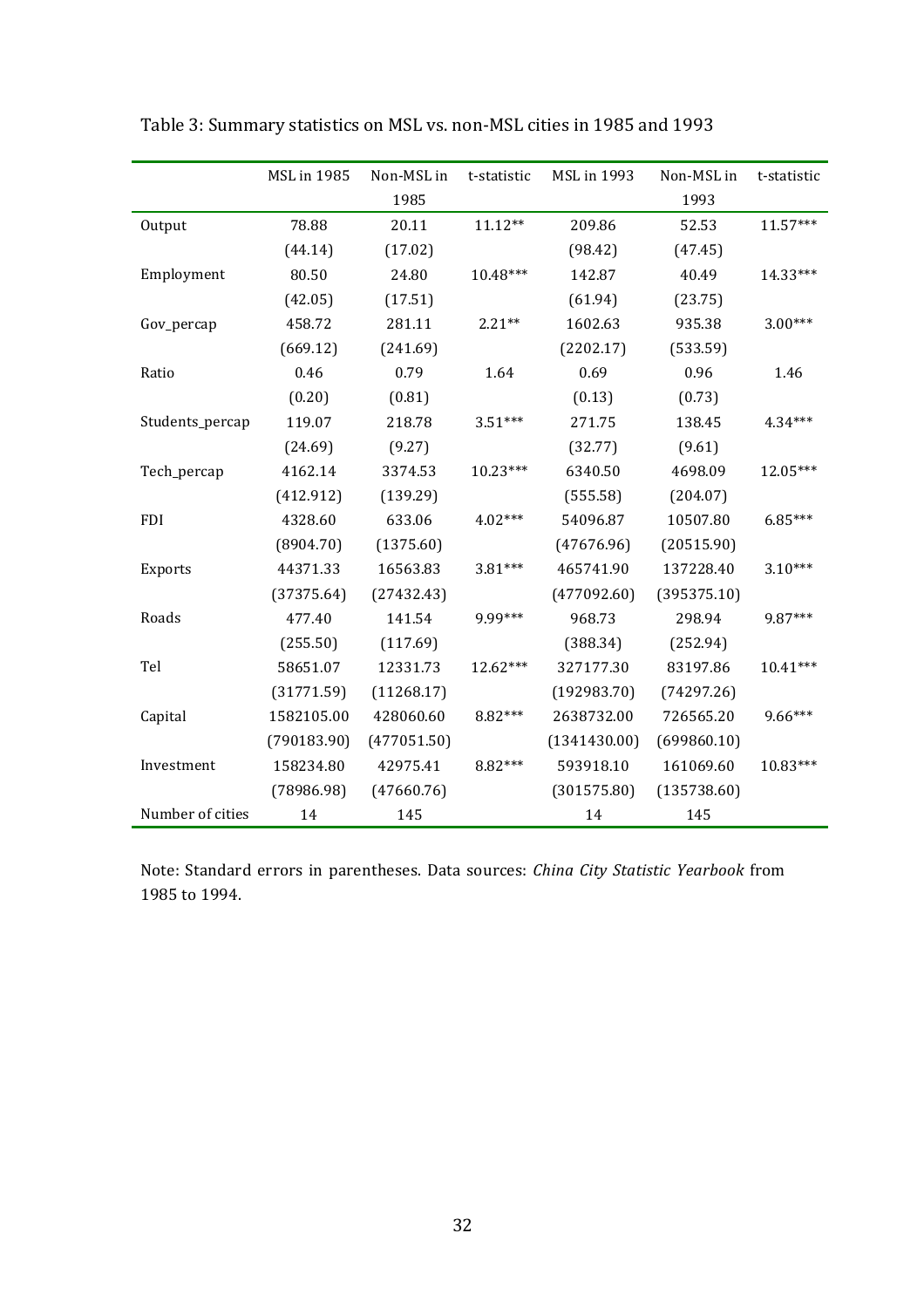|                     | (1)         | (2)             | (3)         | (4)         |
|---------------------|-------------|-----------------|-------------|-------------|
|                     | Log(Output) | Log(Employment) | Output      | Employment  |
|                     |             |                 | growth rate | growth rate |
| <b>MSL</b>          | $0.247***$  | 0.0725          | $0.213**$   | $0.0797*$   |
|                     | (0.0733)    | (0.0657)        | (0.0853)    | (0.0431)    |
| Log(Govt_percap)    | $0.143***$  | $-0.0152$       | $0.131***$  | 0.00331     |
|                     | (0.0465)    | (0.0401)        | (0.0499)    | (0.0319)    |
| Ratio               | $-0.0124$   | $-0.0120$       | $-0.0105$   | 0.000979    |
|                     | (0.0208)    | (0.0164)        | (0.0183)    | (0.00901)   |
| Log(Student_percap) | $-0.00821$  | $-0.0558**$     | $-0.00816$  | $-0.0357**$ |
|                     | (0.0248)    | (0.0235)        | (0.0286)    | (0.0152)    |
| Log(Tech_percap)    | $-0.0223$   | $-0.0395$       | $-0.00115$  | 0.0178      |
|                     | (0.0254)    | (0.0257)        | (0.0258)    | (0.0174)    |
| LagLog(Output)      |             |                 | $-0.953***$ |             |
|                     |             |                 | (0.179)     |             |
| LagLog(Employment)  |             |                 |             | $-0.408***$ |
|                     |             |                 |             | (0.0561)    |
|                     |             |                 |             |             |
| N                   | 1,247       | 1,247           | 1,113       | 1,113       |
| R-squared           | 0.892       | 0.939           | 0.523       | 0.384       |

Table 4: Baseline regression results using full sample of cities

Note: Robust standard error in parentheses. \*, \*\*, and \*\*\* denote statistical significance at 10%, 5% and 1% levels, respectively. Year fixed effects and city fixed effects are included.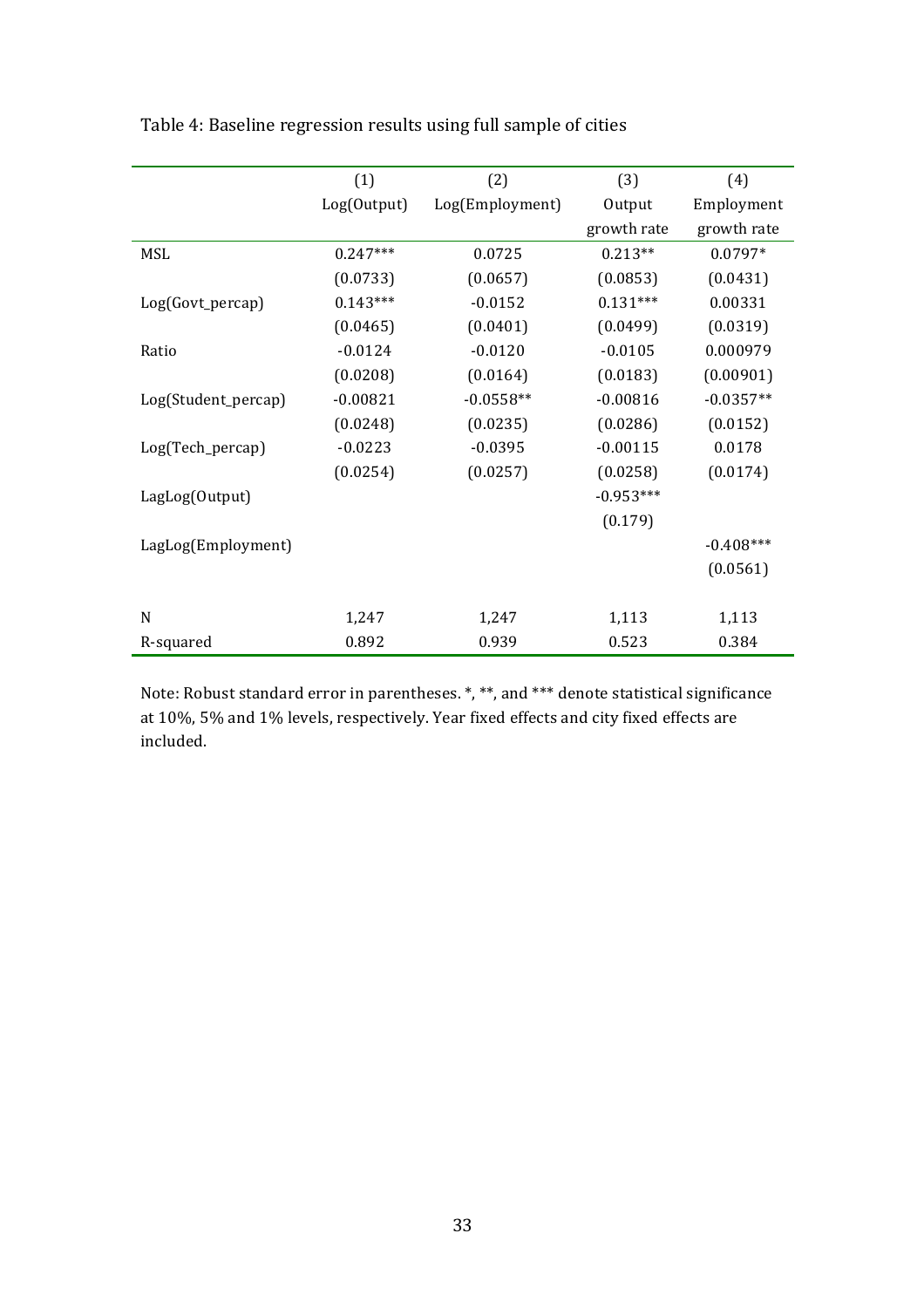Table 5: Regression results using matched subsamples of cities

|                     |           | $2^{\circ}$ | $3^{\circ}$ | $\left(4\right)$ |
|---------------------|-----------|-------------|-------------|------------------|
| MSL                 | $0.238**$ | 0.0971      | $0.243*$    | $0.108*$         |
|                     | (0.101)   | (0.0899)    | (0.127)     | (0.0624)         |
| <b>Observations</b> | 503       | 503         | 449         | 449              |
| R-squared           | 0.826     | 0.943       | 0.562       | 0.383            |

Panel A: Cities in coastal provinces

Panel B: Coastal cities (i.e. seaport cities)

|                     | 1         | $\mathbf{2}$ | [3]      | $\left(4\right)$ |
|---------------------|-----------|--------------|----------|------------------|
| <b>MSL</b>          | $0.313**$ | $0.218*$     | 0.0562   | $0.190**$        |
|                     | (0.129)   | (0.116)      | (0.0678) | (0.0875)         |
| <b>Observations</b> | 314       | 314          | 281      | 281              |
| R-squared           | 0.968     | 0.96         | 0.435    | 0.344            |

Panel C: Coastal and riverside cities

|                     |            | 2)      | 3         | $^{\prime}4)$ |
|---------------------|------------|---------|-----------|---------------|
| <b>MSL</b>          | $0.218***$ | 0.117   | $0.0685*$ | $0.100*$      |
|                     | (0.117)    | (0.105) | (0.0818)  | (0.0861)      |
| <b>Observations</b> | 334        | 334     | 299       | 299           |
| R-squared           | 0.969      | 0.946   | 0.444     | 0.342         |

# Panel D: Cities with colonial histories

|                     | $\mathbf{1}$ | $2^{\circ}$ | $\left(3\right)$ | [4]        |
|---------------------|--------------|-------------|------------------|------------|
| <b>MSL</b>          | $0.247**$    | $0.122**$   | 0.201            | $0.119***$ |
|                     | (0.0994)     | (0.0584)    | (0.124)          | (0.0397)   |
| <b>Observations</b> | 295          | 295         | 262              | 262        |
| R-squared           | 0.705        | 0.964       | 0.555            | 0.36       |

Panel E: Structural economic reform pilot cities

|                            | 1          | 2)       | [3]       | $\left(4\right)$ |
|----------------------------|------------|----------|-----------|------------------|
| <b>MSL</b>                 | $0.239***$ | $0.109*$ | $0.207**$ | $0.0657*$        |
|                            | (0.0739)   | (0.0575) | (0.0857)  | (0.0351)         |
| <i><b>Observations</b></i> | 623        | 623      | 555       | 555              |
| R-squared                  | 0.842      | 0.95     | 0.548     | 0.314            |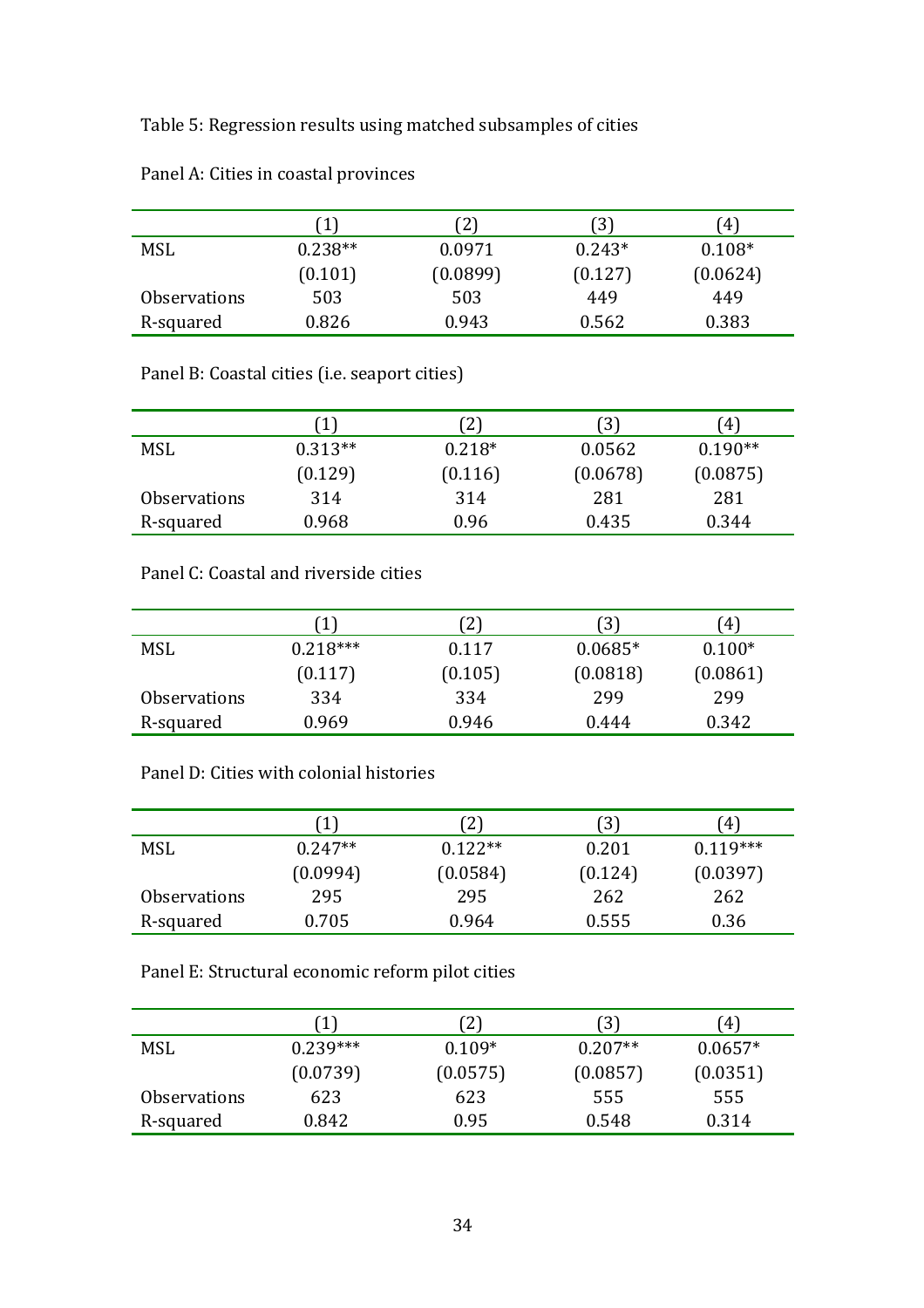|                     | $\left 1\right\rangle$ | $^{2}$    | [3]      | [4]        |
|---------------------|------------------------|-----------|----------|------------|
| MSL                 | $0.229***$             | $0.141**$ | $0.196*$ | $0.115***$ |
|                     | (0.0850)               | (0.0678)  | (0.106)  | (0.0438)   |
| <b>Observations</b> | 477                    | 477       | 424      | 424        |
| R-squared           | 0.663                  | 0.959     | 0.562    | 0.482      |

Panel F: Cities with industrial production larger than Shenzhen in 1985

Panel G: Cities with college student per thousand larger than Ningbo in 1985

|                     |            | $\left(2\right)$ | 3)        | (4)       |
|---------------------|------------|------------------|-----------|-----------|
| <b>MSL</b>          | $0.230***$ | 0.0509           | $0.204**$ | $0.0710*$ |
|                     | (0.0750)   | (0.0647)         | (0.0871)  | (0.0409)  |
| <b>Observations</b> | 937        | 937              | 839       | 839       |
| R-squared           | 0.868      | 0.933            | 0.530     | 0.373     |

Panel H: Cities with technical personnel per thousand larger than Xi'an in 1985

|                     |            | $2^{\cdot}$ | 3)        | 4'         |  |
|---------------------|------------|-------------|-----------|------------|--|
| <b>MSL</b>          | $0.242***$ | 0.0702      | $0.212**$ | $0.0821**$ |  |
|                     | (0.0736)   | (0.0654)    | (0.0866)  | (0.0433)   |  |
| <b>Observations</b> | 1123       | 1123        | 1003      | 1003       |  |
| R-squared           | 0.886      | 0.940       | 0.520     | 0.398      |  |

|                            |            | $^{2}$    | $\left(3\right)$ | $4^{\circ}$ |
|----------------------------|------------|-----------|------------------|-------------|
| MSL                        | $0.520***$ | $0.273**$ | $0.178*$         | $0.219**$   |
|                            | (0.129)    | (0.114)   | (0.105)          | (0.0853)    |
| <i><b>Observations</b></i> | 1,013      | 1,013     | 905              | 905         |
| R-squared                  | 0.953      | 0.897     | 0.529            | 0.393       |

Panel J: Cities that attained MSL status after 1984

|                     |            | (2)      | (3)        | 4)        |
|---------------------|------------|----------|------------|-----------|
| MSL                 | $0.258***$ | 0.0710   | $0.0861**$ | $0.0713*$ |
|                     | (0.0712)   | (0.0657) | (0.0427)   | (0.0425)  |
| <b>Observations</b> | 1,184      | 1,184    | 1,057      | 1,057     |
| R-squared           | 0.958      | 0.919    | 0.532      | 0.383     |

Note: Robust standard errors in parentheses. \*, \*\*, and \*\*\* denote statistical significance at the 10%, 5%, and 1% levels, respectively. Control variables are the same as the baseline model.